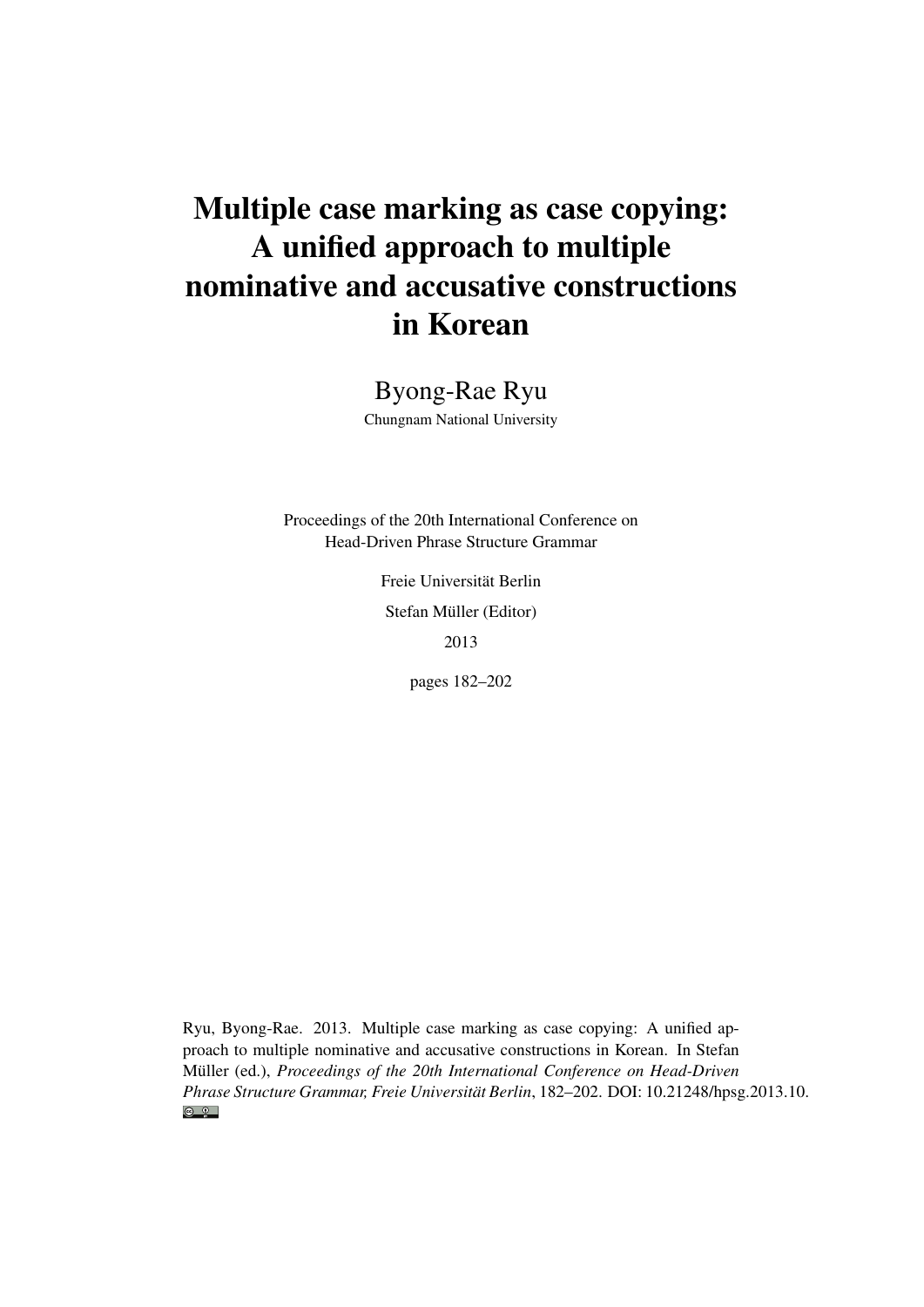#### Abstract

This paper presents a unified approach to multiple nominative and accusative constructions in Korean. We identify 16 semantic relations holding between two consecutive noun phrases (NPs) in multiple case marking constructions, and propose each semantic relation as a licensing condition on double case marking. We argue that the multiple case marking constructions are merely the sequences of double case marking, which are formed by dextrosinistrally sequencing the pairs of the same-case marked NPs of same or different type. Some appealing consequences of this proposal include a new comprehensive classification of the sequences of same-case NPs and a straightforward account of some long standing problems such as how the additional same-case NPs are licensed, and in what respects the multiple nominative marking and the multiple accusative marking are alike and different from each other.

# 1 Introduction

This paper deals with multiple case marking constructions (MCCs) in Korean in a unified way. MCCs notably include multiple nominative constructions (MNCs) like in  $(1a)$  and multiple accusative constructions  $(MACs)$  like in  $(1b)$ .<sup>1</sup>

| (1) |                                               |  |  | a. ttokki-ka kuy-ka kkuth-i ppyocokha-ta.          |  |  |  |
|-----|-----------------------------------------------|--|--|----------------------------------------------------|--|--|--|
|     |                                               |  |  | rabbit-NOM ear-NOM top-NOM be.pointed-DECL         |  |  |  |
|     | The top of the ears of the rabbit is pointed. |  |  |                                                    |  |  |  |
|     |                                               |  |  | b. Hans-ka ttokki-lul kuy-lul kkuth-ul cap-ass-ta. |  |  |  |

Hans-NOM rabbit-ACC ear-ACC top-ACC grab-PAST-DECL 'Hans grabbed the top of the ears of rabbits.'

Multiple case marking can be observed in a single clause, as shown in (2).

(2) haksayng-i yehaksayng-i student-NOM girl student-NOM rabbit-ACC ear-ACC top-ACC grab-PAST-DECL ttokki-lul kuy-lul kkuth-ul cap-ass-ta. '(The) girl students of students grabbed the top of the ears of rabbits.'

<sup>†</sup> Parts of this paper were presented at the Monthly Colloquium of the Korean Society for Language and Information (May 18, Seoul), the 20th International Conference on HPSG at Freie Universitätt Berlin (Aug. 26-29), and the Colloquium of the SFB 991 at the Heinrich-Heine Universität Düsseldorf (Aug. 19). I have been benefited a lot from suggestions and criticisms from Chungmin Lee, Hee-Rahk Chae, Ick-Soo Kwon, Yong-hun Lee, Stefan Müller, Doug Arnold, Daniel Godard, Frank Van Eynde, Sebastian Löbner, Thomas Gamerschlag, Rainer Osswald, and the audiences of the colloquia and the conference. Any errors that occur in this paper are the sole responsibility of the author.

<sup>1</sup>The nominative case markers *-ka* and *-i* and the accusative case markers *-lul* and *-ul* are allomorphs, respectively. The former is post-vowel and the latter post-consonantal. The Yale Romanization System is used for the romanization of the Korean words. The abbreviations for the glosses used in this paper are as follows: NOM (nominative), ACC (accusative), GEN (genitive), DAT (dative), PRES (present tense), PAST (past tense), NLZ (nominalizer), REL (relative clause marker), DECL (declarative), QUE (question), LOC (locative), INST (instrumental), CL (classifier), GOAL (goal), TMP (temporal), SRC (source), HON (honorification), SUF (suffix), FOC (focus), and TOP (topic).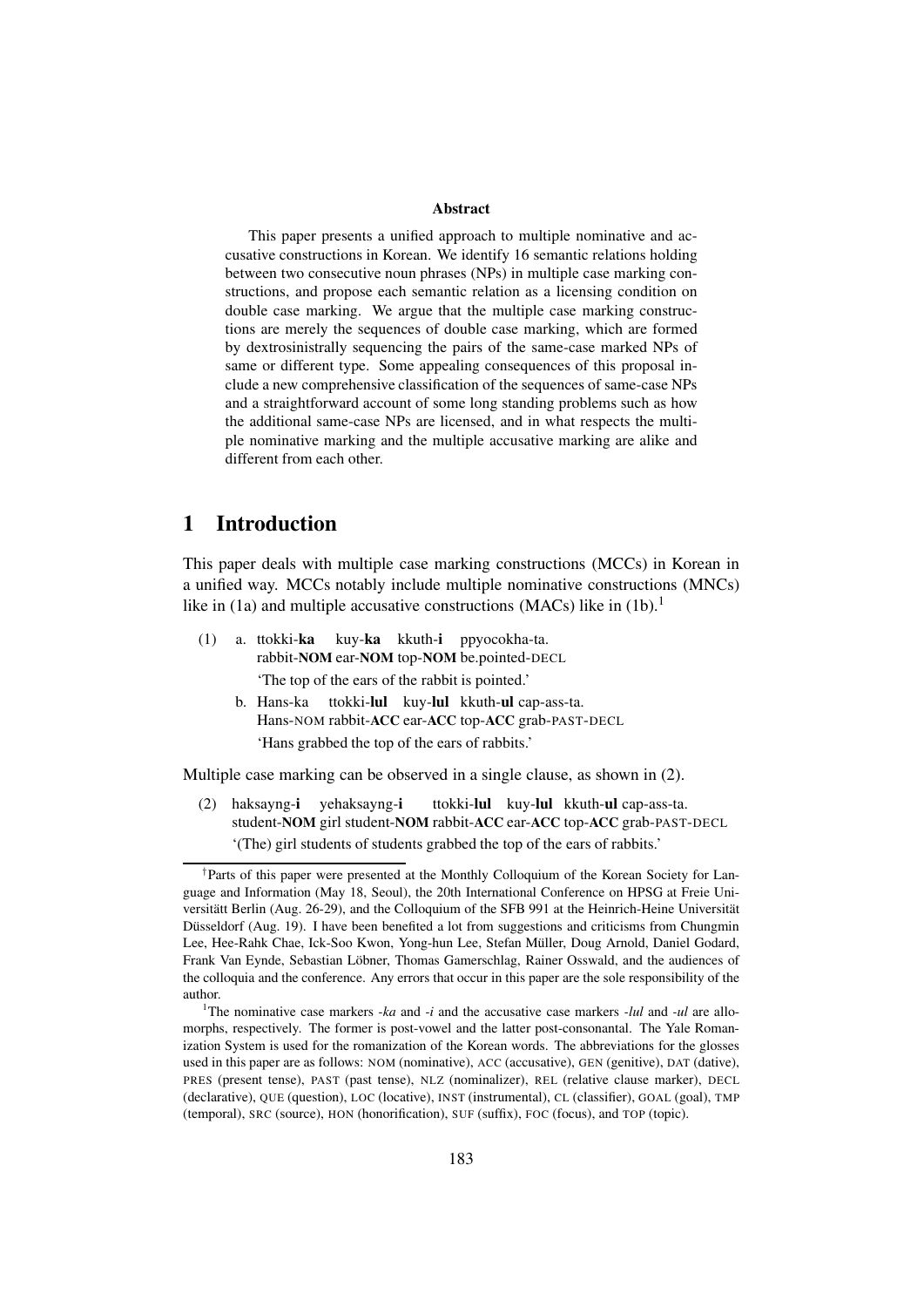Given that a predicate can assign only as many cases as the number of arguments it subcategorizes for, the multiple occurrences of the same-case marked NPs are puzzling. This puzzling phenomenon poses a challenge not only to approaches in Head-driven Phrase Structure Grammar (HPSG) but also in other theories of grammar.

Despite numerous studies of MCCs, there still remain many unfinished puzzles that remain to be solved. There have been only few scattered attempts to explore the whole range of data in a balanced way. The majority of the previous works have mainly or exclusively focused on the double nominative constructions (DNCs), missing the crucial points concerning the questions of how DNCs are related to MNCs on the one hand, and to the double accusative constructions (DACs) on the other. Furthermore, the question of how DACs are related to MACs remains still to be answered in Korean linguistics.

The idea that insight into multiple identical case marking should be examined in more general contexts in Korean linguistics has been previously ignored. The set of NPs are marked with the identical case marker, nominative (1a) and accusative in (1b). It is also clear that the conceptual relationship between the same-case marked NPs is identical. I argue that double nominative marking is the simplest subtype of multiple nominative marking, which, together with multiple accusative marking, is in turn merely a subtype of multiple case marking. There are many pieces of evidence supporting insight into multiple case marking as systematically possible in the object as well as in the subject position.

This data is promising because it allows us to advance an integrated approach f or multiple identical case marking. In this paper we show that this new insight enables us to find solutions to linguistic puzzles that previously eluded us.

This paper is organized as follows: In section 2, we show that only one NP of the same-case marked NPs is argument, and all other additional NPs are nonarguments. In section 3, we argue that multiple case marking is neither restricted to stative verbs nor to the sentence-initial position. In section 4, we critically review some previously proposed ideas about the grammatical status of the additional NPs. In section 5, we argue that at least 16 semantic types of sequences of identical case marked NPs should be assumed, showing that all these types are attested in MCCs. In section 6, we propose that the additional NPs are adjuncts which are listed in the value of the feature DEPS (for DEPendantS). In section 7, we propose a mechanism of multiple nominative and accusative marking. In section 8, we illustrate how the proposal works, and finally draw a conclusion in section 9.

## 2 The Non-Argument Property of the Additional NPs

If we adopt a standard view that there is a one-to-one relation between case assigner and case assignee, it is reasonable to assume that only one of the nominative case marked NPs is argument of the predicate, occurring in the subject position. Likewise, we assume that only one of the accusative case marked NPs is argument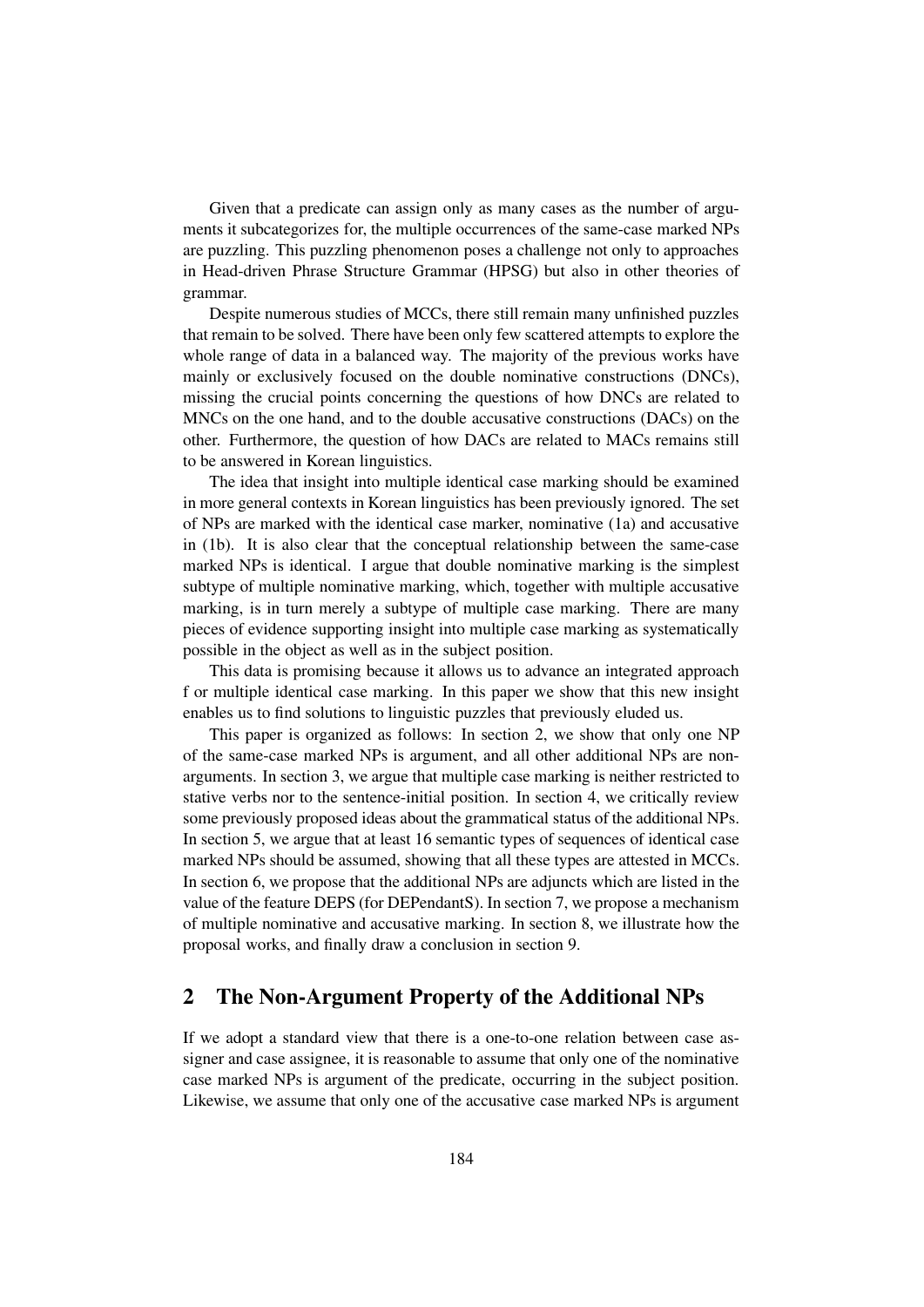of the transitive predicate, occurring in the object position. All the other additional same-case NPs are non-argument.

This non-argument property is one of the most important criteria for distinguishing MCCs from some other constructions in which two consecutive NPs happen to be marked with the same-case marker. While additional same-case marked NPs do not saturate the valency of a predicate in MCCs, there are some constructions in which two identically case-marked NPs are subcategorized for by a predicate, as can be seen in the psych-verb constructions in (3) and the copulative constructions in (4).

- (3) \*(John-i) \*(holangi-ka) silh-/mwusep-/cikyep-ta. John-NOM tiger-NOM dislike-/fear-/be.tired.of-DECL '\*(John) dislikes/fears/is tired of tigers.' (psych-verb constructions)
- $(4)$  \*(mwul-i) \*(elum-i) toy-ess-ta. water-NOM ice-NOM become-DECL '\*(Water) became ice.' (copulative constructions)

Such examples as in (3) and (4) have been regarded as a type of MCCs in some works (e.g., Rhee (1999), Park (2001), Kim (2004a), and Cha (2008), among others). It is clear, however, that they do not share the non-argument property, since deletion of one of the two NPs would result in ungrammaticality.

Along the same lines, applicative formation as shown in (5) should be distinguished from MCCs, since the promoted argument – *Maria* in (5) – is an argument of the predicate.

(5) Hans-ka Hans-ka (Maria-eykey) kkoch-ul<br>Hans-NOM Maria-lul flower-A Mary-DAT/-ACC flower-ACC cwu-ess-ta. give-PAST-DECL 'Hans gave Maria flowers.'

For these reasons, we are not concerned here with psych-verb constructions or copulative constructions with two same-case NPs in them, rather we are proposing to exclude them from MCCs.<sup>2</sup> We also suggest that examples like in  $(5)$  are not MCC<sub>s.</sub>3

 $2$ This is not to say that these two constructions may not involve sequences of identical case marked NPs. It is possible to add additional nominative NPs to the position preceding to the first or the second NP. In other words, the two constructions can be MCCs, if more than three identical case marked NPs occur.

 $3$ One might ask whether or not there is any case where MACs has no counterpart in MNCs. The example set (5) might be regarded as one of the cases. But it is not an example of MCCs, as discussed above. So we may draw a conclusion that there is no case where MACs has no counterpart in MNCs. I credit Yong-hun Lee (p.c.) for pointing out this aspect of MCCs.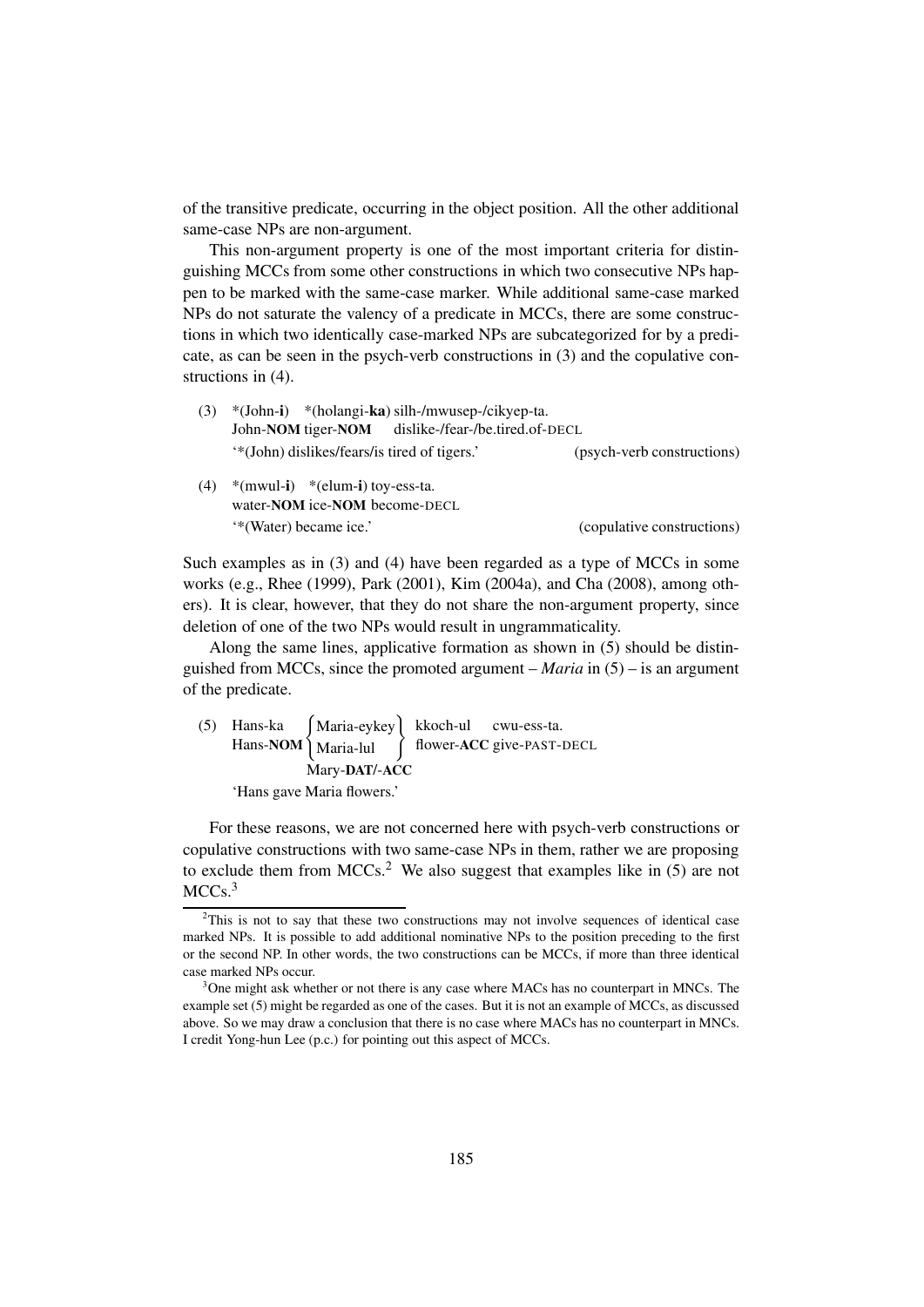## 3 Restrictions on the Class of Predicates

In a series of articles (e.g., Kim (2004a), Kim (2004b), Kim et al. (2007)), Jong-Bok Kim claimed that the class of the predicates occurring in MNCs is confined to stative predicates, as can be seen in (6).

(6) SPR Lexical Rule (= (12), Kim et al. (2007); (34), Kim (2004b))  
\n
$$
v\text{-}static \rightarrow \text{VAL}\left[\text{SPR} < \boxed{2} i \right] \times \left[\text{SPR} < \boxed{2} \right] j \right]
$$
\n
$$
\text{SEM} | \text{RELS} \left(\text{...}, \text{RELN} \text{ subordinate} \right], \dots \right)
$$

Multiple case marking, however, is observed in the clauses formed with various predicate types including intransitive stative verbs shown in (1a), transitive verbs (1b), ditransitive verbs (7), and activity verbs (8).

- (7) Hans-ka na-eykey haksayng-ul yehaksayng-ul ponay-ess-ta. Hans-NOM I-DAT student-ACC girl student-ACC send-PAST-DECL 'Hans sent me girl students of students.'
- (8) haksayng-i yehaksayng-i student-NOM girl student-NOM I-DAT na-eykey o-ass-ta. come-PAST-DECL 'Girl students of students came to me.'

The examples (1b) and (7)-(8) clearly show that multiple case marking is not confined to the stative verbs.

# 4 The Grammatical Status of Additional NPs

Regarding the grammatical status of additional NPs, two main streams of proposals are basically discernible.

One stream maintained that both  $NP<sub>1</sub>$  and  $NP<sub>2</sub>$  are subject, trying to define various notions of subject: e.g., Yu (1909) referred to them big and small subject, Yoon (2007) major and grammatical subject, and Lee (1997) subject [Spec, RefP] and subject [Spec, TP], respectively.

The other stream posited that only  $NP_2$  is subject, proposing that  $NP_1$  is topic or focus: e.g., Hong (2001) topic vs. subject; Rhee (1999) topic/focus vs. subject; Yoon (1986), Schütze (2001), Kim (2001, 2004a), and Kim et al. (2007) focus vs. subject; Park (2001) focused subject vs. subject; Choi (2012) sentential specifier vs. subject.

But there remain many essential problems unsolved in the first stream of reasoning, as partly pointed out by Chae & Kim (2008) among others. First of all, a clause with more than one subject is highly at odds with a perspective on the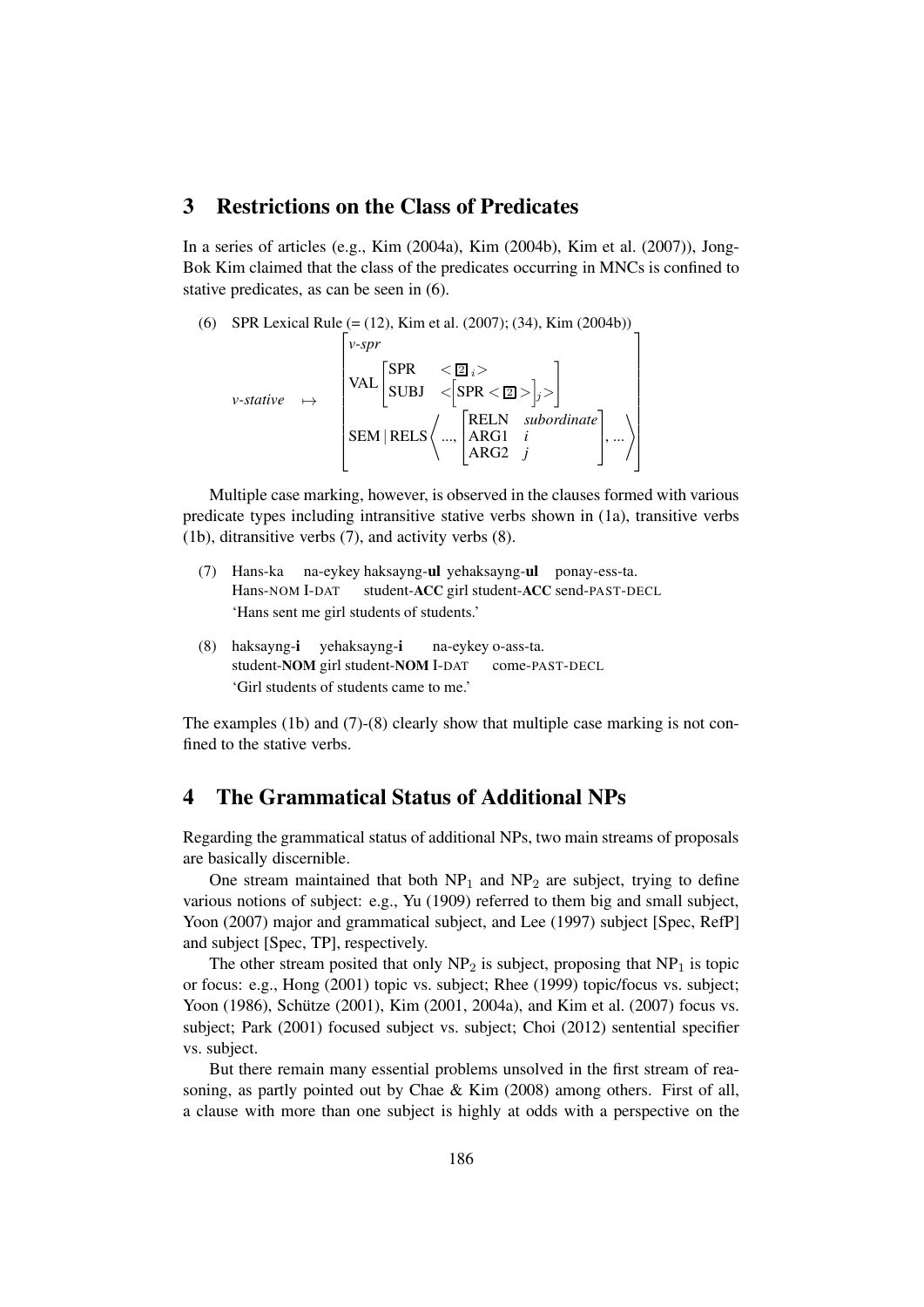theory of grammar . Second, there is no straightforward answer to the question of what the logical structure of the clause looks like. Third, the relationship between the various notions of subject – be it big or small, or major or grammatical  $-$  is extremely vague.<sup>4</sup> Fourth, there is no convincing independent evidence for assuming the various notions of subject in Korean and in other languages. Fifth, there are clear difficulties in answering the question as to how the clauses can be interpreted. Finally, there is one more problem which has been touched on from time to time but not explored in detail. This problem comes from the observation that the multiple case-marking phenomenon is not restricted merely to nominative cases, but also observed in accusative case marking. For these reasons, any attempt to wrestle with the various notions of subject may result in confusion of the issue.

Most analyses advancing the second stream of reasoning have been proposed within the framework of Head-driven Phrase Structure Grammar (HPSG, Sag et al. (2003)). Kim (2004a) and Kim et al. (2007), most notably, proposed an analysis which basically has three components: First, the feature SPR and the Head-SPR rule, besides SUBJ, are introduced as in (9a). Second, the value of SPR is introduced via SPR Lexical Rule (6) under the constraint of *subordinate*, a notion borrowed from Na & Huck (1993).<sup>5</sup> Third,  $NP_1$  – the value of SPR – is nominativemarked by the constructional constraint *focus-clause*, as formalized in (9b).

(9) a. Head-SPR Rule (= (33), Kim (2004a); cf. (12), Kim et al. (2007))  
\n
$$
\begin{bmatrix} hd-spr-ph \\ h \end{bmatrix} \rightarrow \begin{bmatrix} \text{INP,} & \textbf{H} \end{bmatrix} \text{SPR} < \square
$$
\nb. focus-clause (= (14), Kim et al. (2007); a revision of (37), Kim (2004a))  
\n
$$
\begin{bmatrix} \text{RELS} < \begin{bmatrix} \text{PRED } characterized-by \\ \text{ARG1 } h3 \end{bmatrix} \end{bmatrix} \rightarrow \text{NP} \begin{bmatrix} \text{GCASE} & nom \\ \text{FOCUS} & + \\ \text{LBL} & h3 \end{bmatrix}, \text{S} \begin{bmatrix} \text{LEL } h4 \end{bmatrix}
$$

This analysis, however, encounters at least three non-trivial problems.

First, given the general consensus that Korean is a specifier-less language, the rule in (6) lacks empirical independent motivation. Note that, unlike in English or German, a (common) noun does not subcategorize for a specifier in Korean.<sup>6</sup>

Second, this analysis as it is formalized in (6) cannot account for multiple nominative constructions, since the Head-SPR rule may be applied at most once. For multiple nominative constructions, Kim (2004a) and Kim et al. (2007) assumed that SPR takes a list with more than one NP as its value. But this analysis again faces the first problem.

The first and the second problem become more evident in the sentences where

<sup>&</sup>lt;sup>4</sup>See Park (2001) for a critical discussion.

 ${}^{5}$ Choi (2012) proposed a similar analysis, according to which the initial NP is a sentential specifier. As a condition on licensing of the sentential specifier, he assumed a (pragmatic) notion of *aboutness* instead of *subordinate*. He disputed the position that the initial NP is a focus. The focus analysis was criticized by Yoon (2007) in detail.

 $6$ Moreover, the feature SPR is *ad hoc* in the sense that it is assumed exclusively for double/multiple nominative constructions.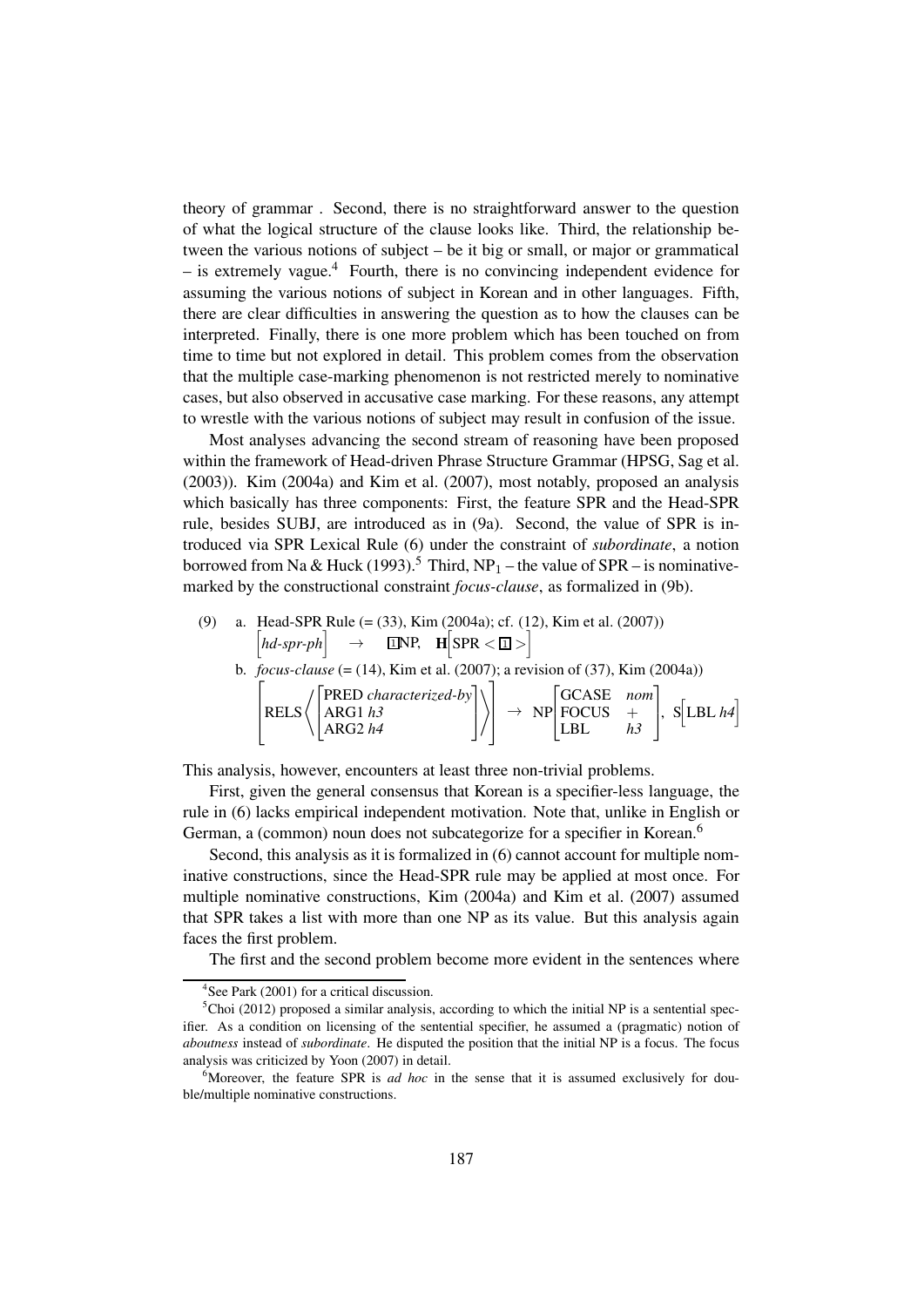a proper noun such as *Payktamsa* (Baekdamsa Temple) occurs in the multiple nominative constructions as shown in (10).

(10) Selaksan-i Mt. Selak-NOM Paekdamsa Temple-NOM autumn leaves-NOM be.beautiful-DECL Payktamsa-ka tanpwung-i alumtap-ta. 'Autumn leaves are beautiful around Paekdamsa Temple in Mt. Selak.'

Third, the semantic constraint *subordinate* is obviously not enough to correctly predict the grammaticality of the sentences. For example, the relationship between *tomato* and *worm* is not subsumed by *subordinate*, but the sentence (11) is grammatical.

(11) thomatho-ka pellye-ka tulkkulh-nun-ta. tomato-NOM worm-NOM be.infested-PRES-DECL 'Tomatoes are infested with worms.'

As can be seen in Table 1, the *subordinate* relations cover only 5 out of 16 subtypes of multiple case marking constructions.

# 5 Licensing of the Additional NPs

The effort to find the generative source of the sequences of same-case NPs in some semantic relationships between the two consecutive nominative NPs goes back to Yang  $(1972)$ .<sup>7</sup> He argues that the 'macro-micro relation' is one of the generative sources, refuting the genitive view. $8$  This relation refers to a relation where an NP is conceptually divided into the whole NP itself and a subpart of it. The NP which corresponds to the former is referred to as a macro-NP, while the NP corresponding to the latter is referred to as a micro-NP. Yang (1972, 42ff.) classifies this macromicro relation into 5 subtypes on the basis of their semantic contents: (i) wholepart, (ii) class-member, (ii) type-token, (iii) total-quantity, and finally (v) affectedaffector.<sup>9</sup>

The licensing issue has been tackled again by Na & Huck (1993). They proposed that the two consecutive nominative case-marked NPs need to be in a certain semantic relation, called 'thematic subordination': X is 'thematically subordinate' to an entity Y iff. Y's having the properties that it does entails that X has the properties that it does. Na & Huck (1993, 195) classify these thematic subordination

 $7$ This section is based on Ryu (2013).

<sup>&</sup>lt;sup>8</sup>For other generative sources of the multiplication of case markers, Yang (1972, 159 & 195) added two groups of verbs. One group includes verbs of self-judgment (e.g., *siphta* (to be desirous of), *cohta* (to be fond of), *kipputa* (to be glad), *masissta* (to be tasty), etc.) and verbs of semi-selfjudgment (e.g. *philyohata* (to be necessary), *chwungpwunhata* (to be enough), *kanunghata* (to be possible), *swipta* (to be easy), etc.). The other group Yang (1972, 175) adds is verbs of existence (*issta* (to exist), *epta* (not to exit), *manhta* (to exist a lot), and *cekta* (to exist a few)). The first group may well be regarded as psych-verbs.

 $9$ According to Yang (1972, 45), the affected-affector macro-micro relation is a 'solidarity' relation and some sort of natural pairing, e.g., kinship, teacher-student, society-individual, etc. We do not assume this relation as an independent class, but regard it as an instance of conversive relation.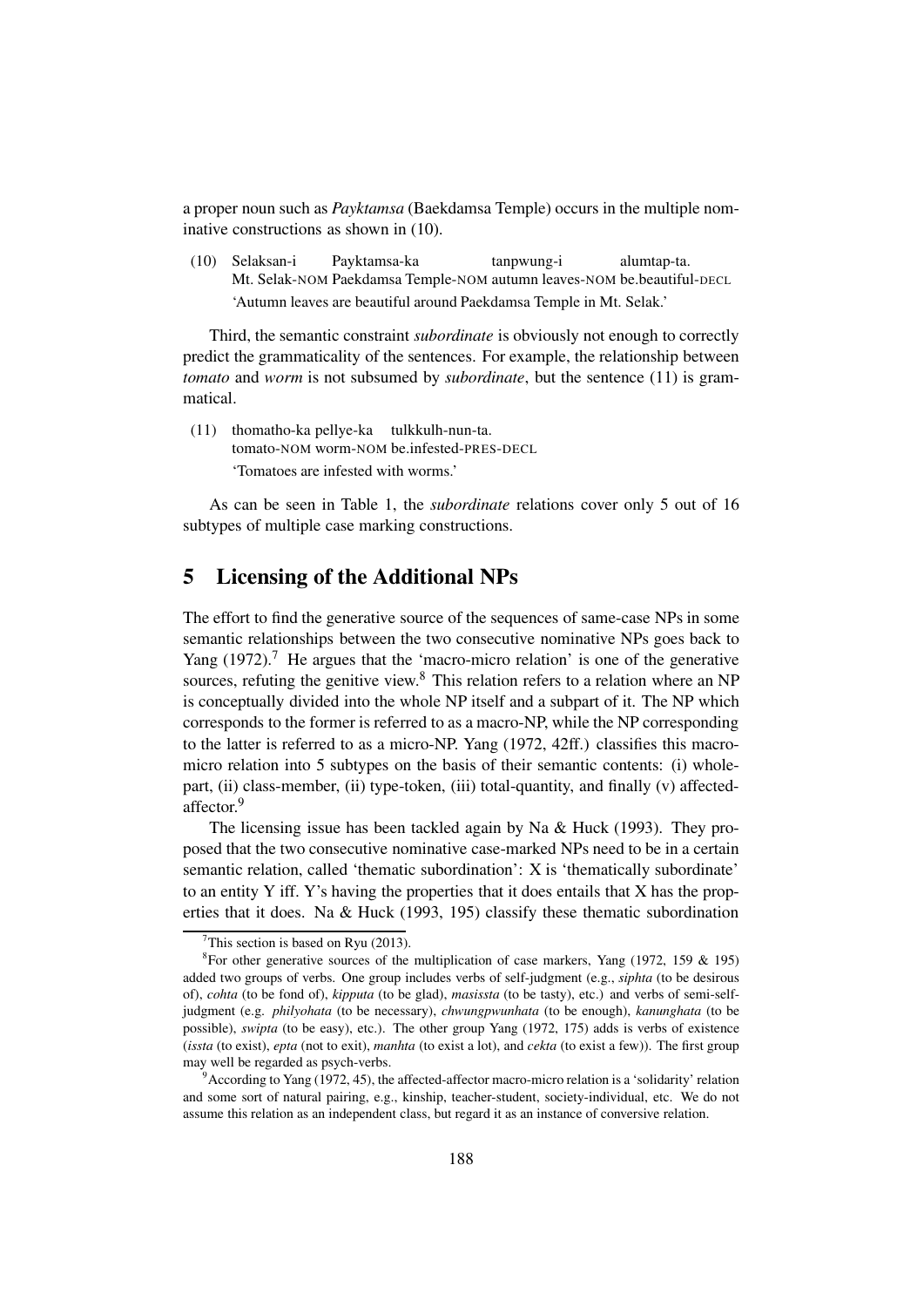relations into five subtypes: (i) part-whole relation, (ii) qualitative relation, (iii) conventional relation, (iv) conversive relation, and (v) taxonomic relation.

The part-whole relation and the taxonomic relation in Na & Huck (1993) correspond to the whole-part and the class-member relation in Yang (1972), respectively. The other three relations — qualitative, conventional, and conversive — have been recently proposed. The *thematic subordinate* relations have been adopted as licensing conditions in subsequent work in the field of Korean linguistics (see Kim (2004a), and Kim et al. (2007), among others).

Such terms as whole-part, (inalienable/alienable) possessor-possessum, kinship, thing-property, locative-theme etc. have sometimes been adopted in the literature, and used to name the whole constructions at the same time (see Choi (2008, 902) for a critical survey). However, at least three pieces of desiderata of this tradition may be pointed out.

First of all, the definitions of each term are not clear in many cases. For example, the whole-part relation has been interchangeably used with the inalienable possessor-possessum relation in many works. As will be clear below, however, inalienable possessor-possessum relation is only a subtype of six subtypes of the meronymic relation, and not all subtypes of the whole-part relation share the same properties with the inalienable possessor-possessum relation. This is one of the major sources of confusion found in many previous studies.

Another point of desiderata can be found in sentences like (12), which Yang (1972, 43) regarded as an example of part-whole relation. However, a closer examination reveals that they do not stand in part-whole relation, since *sayk* (color) is not a part of *mwucikay* (rainbow).

| (12) ce mwucikay-ka sayk-i                | kop-ta. |                             |
|-------------------------------------------|---------|-----------------------------|
| that rainbow-NOM color-NOM be.pretty-DECL |         |                             |
| 'That rainbow's color is pretty.'         |         | $(=(2b),$ Yang $(1972: 43)$ |

A third piece of desiderata in previous work on the topic is the incompleteness of classification. As will be clear soon, there are many other semantic relations which are responsible for the multiplication of same-case NPs in Korean, but they have received little attention.

To remedy these desiderata, we start our discussion by advancing some important achievements of mereology and taking into consideration some data, which have been discussed less frequently in the literature.

#### 5.1 Meronymic Relations

Whole-part relations or meronomies gave rise to a wide range of studies in linguistics, psychology, philosophy and artificial intelligence (cf. Cruse (1986), Iris et al. (1988) and Winston et al. (1987)). Based on psycholinguistic experiments and the way in which the parts contribute to the structure of the wholes, Winston et al. (1987) determined six types of part-whole relations: (i) component-integral object, (ii) member-collection, (iii) portion-mass, (iv) stuff-object, (v) feature-activity, and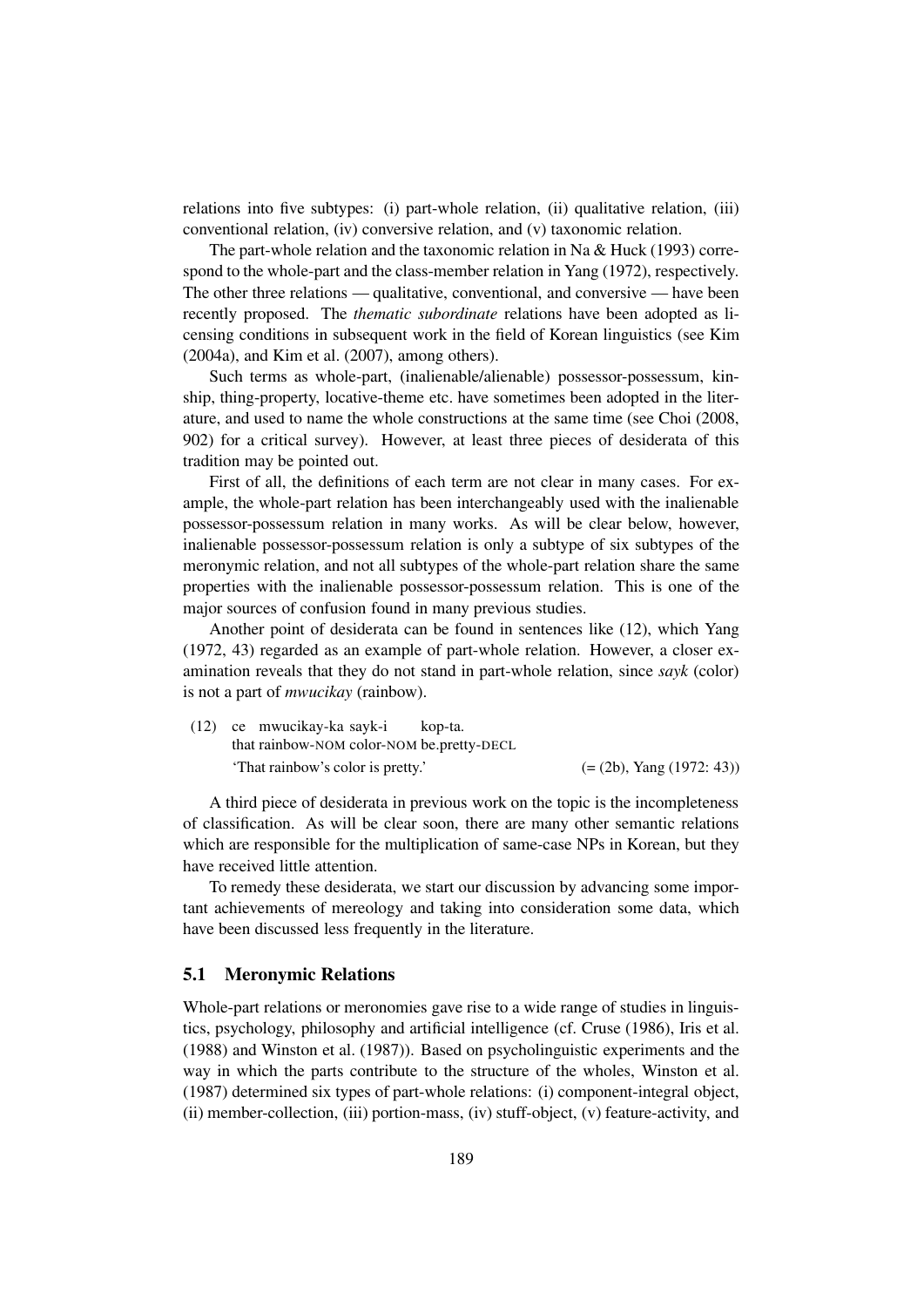(vi) place-area. We adopt the definitions and the type classification of meronymic relations in Winston et al. (1987), and argue that all six types should be assumed for licensing of the sequences of same-case NPs.

Type 1 Integral object-component The integral object-component relation is a relation between components and the objects to which they belong. Integral objects have a structure; their components are separable and have a functional relation with their wholes (e.g., *elephant*-*nose*, *person*-*leg*, *bike*-*pedal*, *tree*-*bark*, *operaaria*, *cup*-*handle*, *car*-*wheel*, *person*-*hand*, *person*-*hair*, etc.).

Type 2 Collection-member The collection-member relation represents membership in a collection. Members are parts, but they cannot be separated from their collections and do not play any functional role with respect to their whole (e.g., *fleet-ship, army-soldier, faculty-professor, forest-tree, deck-card*, etc.). Collection must be distinguished from classes. The class-membership relation (see Type 7 Class-membership below) is not a meronymic relation, because it is not expressed by 'part', but by 'is'.

Type 3 Mass-portion Mass-portion captures the relations between portions and masses, extensive objects, and physical dimensions. The parts are separable and similar to each other and to the wholes which they comprise, and do not play any functional role with respect to their whole (e.g., *pie-slice, kilometer-meter, salt-grain of salt, cake-piece*, etc.).

Type 4 Object-stuff The object-stuff category encodes the relations between an object and the stuff of which it is partly or entirely made. The parts are not similar to the wholes that they comprise, cannot be separated from the whole, and have no functional role (e.g., *car-steel sheet, desk-wood, bike-steel*, etc.).

Type 5 Feature-activity The feature-activity relation captures the semantic links within features or phases of various activities or processes. The parts have a functional role, but they are not similar or separable from the whole (e.g., *golfputting, eating-swallowing, shopping-paying, eating-chewing*, etc.).

Type 6 Area-place Area-place captures the relation between areas and special places and locations within them. The parts are similar to their wholes, but they are not separable from them (e.g., *Korea-Seoul, Europe-Germany, desert-oasis*, etc.).

#### 5.2 Inclusion Relations

Type 7 Class-membership Class-membership or hyponymy is not a part-whole relation, and usually expressed in the frames, 'Xs are type of Y,' 'Xs are Ys,' 'X is a kind of Y,' and 'X is a Y' (Cruse  $(1986, 89)$ ). Class inclusion and meronymy (especially, collection-membership) are clearly distinguished when expressed by 'kind of' and 'part of.' (e.g., *flower-rose, airplane-777, fruit-apple, tree-oak, furniture-chair, tool-saw, bird-sparrow, clothes-shirt, games-soccer*, etc.).<sup>10</sup>

 $10$ This relation properly includes the type-token relation (sun vs. rising sun) in Yang (1972), since 'rising sun' is a kind of 'sun'. Free relatives with bound nouns like *kos* (place) and *pwun* (honored person) may be regarded as an example of class-membership.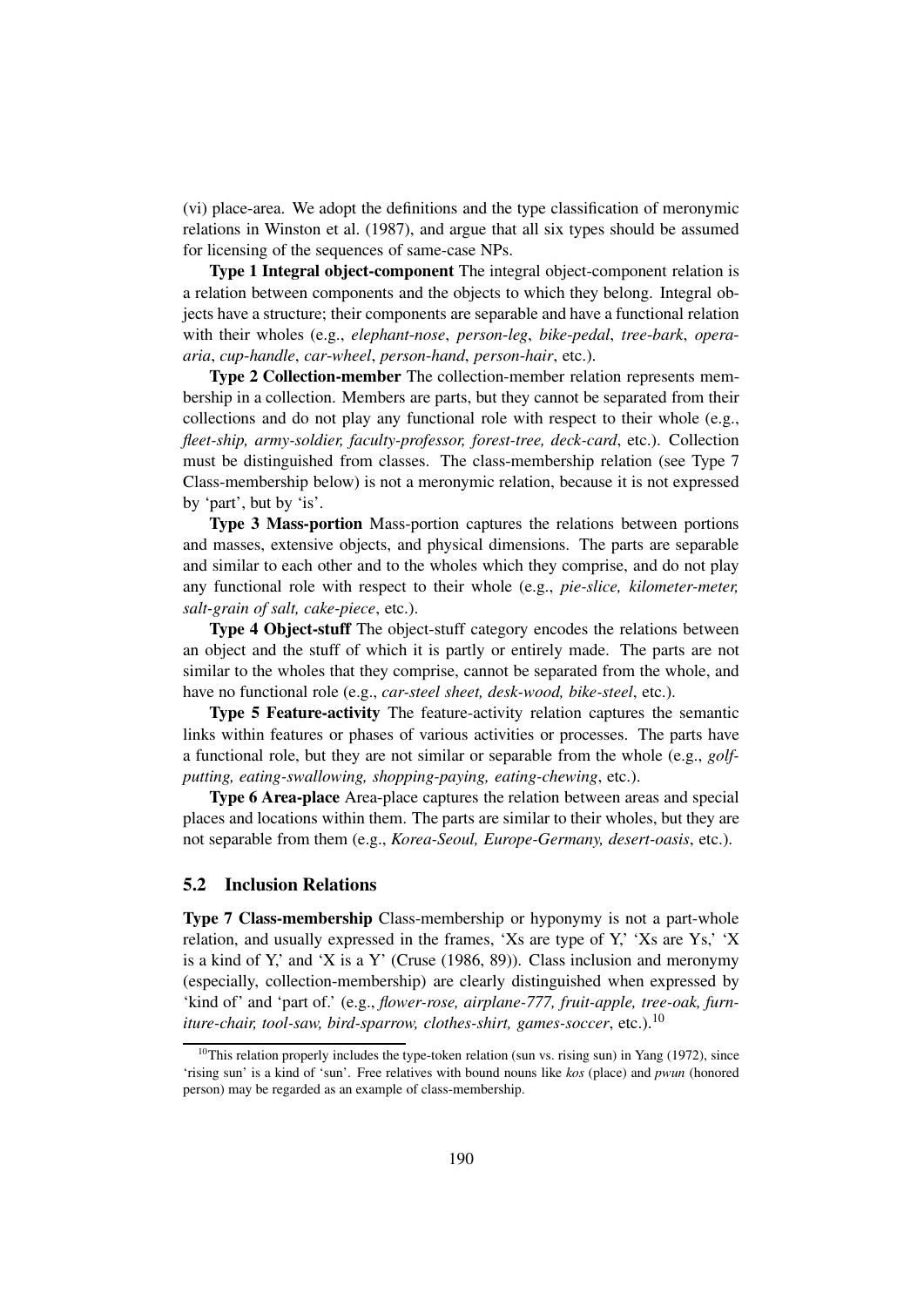Type 8 Object-attachment Pairs such as *ear-earring, chimney-TV antenna*, and *fishing line-hook* do not express a part-whole relation, since the latter may be attached to, but not parts of the former. This relation, which we call objectattachment relation, might be confused with meronymy, since the relation paraphrased by 'to be attached to' can be also observed in whole-part relations.

#### 5.3 Quality-Quantity Relations

Type 9 Object-quality Object-quality relation captures one of qualities of entity. The objects may or may not have a structure, their properties have a characterizing function (e.g., *tool-use, pants-length, person-height, eyes-color, skin-texture, roomtemperature, food-taste, hair-shine*, etc.).

Type 10 Object-quantity Object-quantity relation captures a relation between the object and its floated quantifiers (e.g., *student-number CL, horses-number CL, water-number CL, car-number CL, apple-number CL*, etc.).

#### 5.4 Spatio-Temporal Relations

Type 11 Space-object Space-object relation represents a relation between an object and the space in which it is placed (e.g., *container-crack, tomato-worm, beachgirl; city-weather, kids-illness*, etc.).

Type 12 Time-object Time-object relation captures a relation between an object and the time in which it occurs (e.g., *summer-beer, autumn-weather, nowadayscamera, spring-flowers, yesterday-body, tomorrow-kids, that time-cinema*, etc.).

#### 5.5 Predication Relations

Type 13 Possessor-object Possessor-object, in general, is an asymmetric relationship between two constituents, the referent of one (= the possessor) which possesses the referent of the other  $(=$  the object). X and Y may enter into a possessorobject relation, if their relations may be characterized by such predicates as *have*, *own*, and *rules over*. Alienable and inalienable possession are commonly distinguished. We understand only the alienable possession under Type 13 possessorobject relation. The inalienable possession is a proper portion of Type 1 integral object-component relation.

Type 14 Conventional relation Conventional relation captures relations in which some entity X is related to some individual Y by virtue of convention, rather than as a consequence of their inherent properties. Following Cruse (1986) and Na & Huck (1993), we'll call these relationships conventional. (e.g., *man-car, woman-picture, car-smell, tiger-area of movement, girl-dog, boy-hat, bird-nest, animal-territory, person-clothes,* etc.) There are in principle a variety of conventional relations into which X and Y may enter if a conventional relation holds between X and Y, and these relations may be more accurately characterized by a variety of predicates other than *have* (cf. Na & Huck (1993, 197).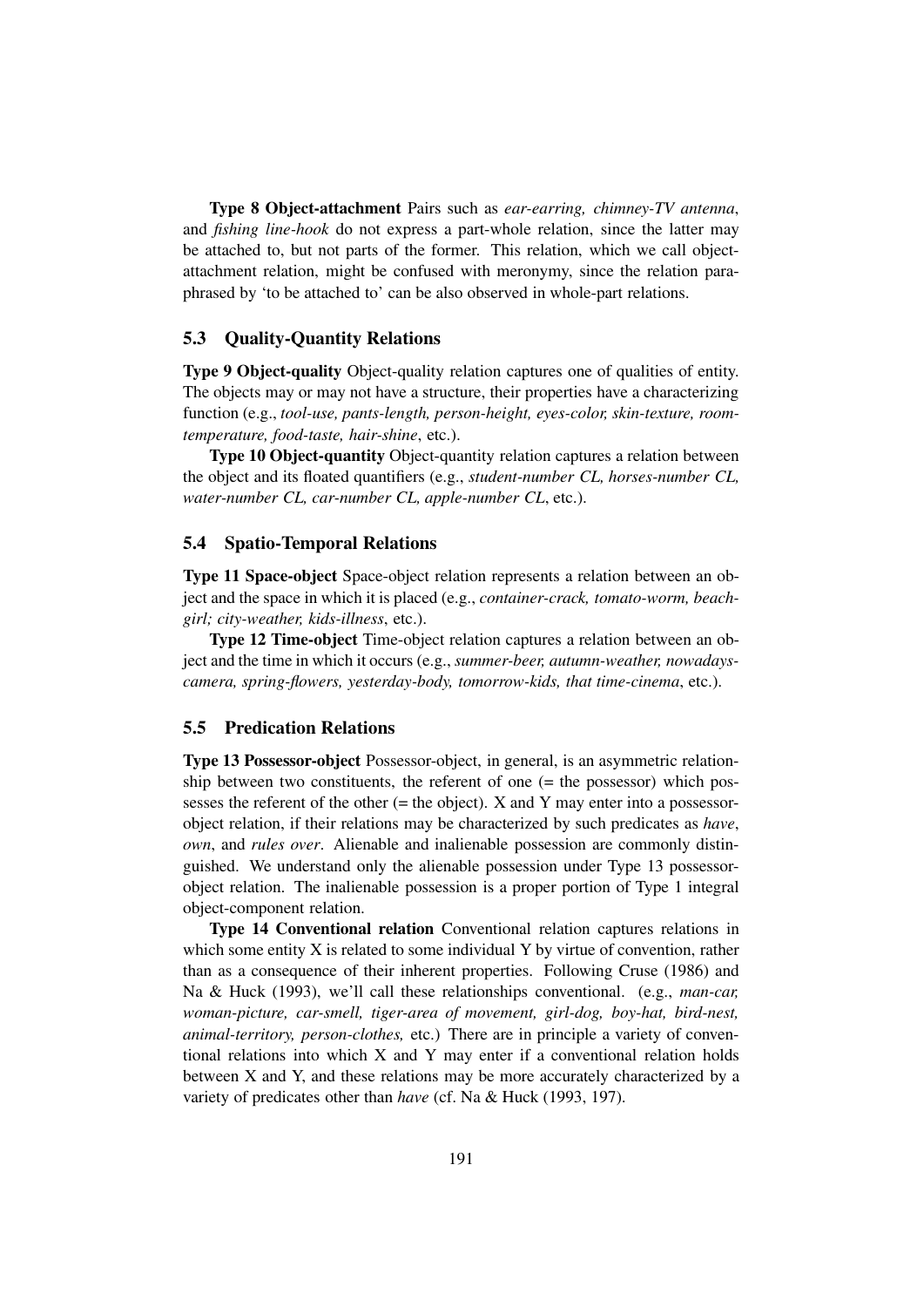Type 15 Object-predication Object-predication captures an asymmetric relation between two consecutive NPs; the referent of the one is construed to be agent or theme argument of the other (e.g., *person-complaint, father-love, bombexplosion, car-acceleration, ship-voyage*, etc.). The NPs expressing predication are typically Sino-Korean verbal nouns like *pwulphyeng* (complaint), but they can be gerunds formed by attaching a derivational suffix *-ki* or *-um* as *ilk-ki* (reading).<sup>11</sup>

Type 16 Conversive relation Following Na & Huck (1993), we define conversive relation as a (roughly symmetric) relation in which the entities denoted by the first nouns are in the relevant cases construed to be in institutional hierarchies to the entities denoted by the second nouns with which they are paired (e.g., *parent-child, master-servant, employer-employee, husband-wife, doctor-patient, host-parasite,* etc.). The kinship relations, the social relations, and the affector-affected relation in Yang (1972) are subsumed by the conversive relation.

### 5.6 Summary and Conceptual Linking Constraints

So far, we introduced 16 semantic relations which can be observed in the context of MNCs or MACs. They are summarized as in Table 1.<sup>12</sup>

| Proposed type of MCCs          | NOM-NOM ACC-ACC |        | Yang (1972)                | Na & Huck (1993) |  |  |  |
|--------------------------------|-----------------|--------|----------------------------|------------------|--|--|--|
| Type 1 integral obj.-component |                 |        | whole-part                 | meronomic rel.   |  |  |  |
| Type 2 collection-member       |                 |        | $\times$                   | $\times$         |  |  |  |
| Type 3 mass-portion            |                 |        | $\times$                   | $\times$         |  |  |  |
| Type 4 object-stuff            |                 |        | $\times$                   | $\times$         |  |  |  |
| <b>Type 5</b> activity-feature |                 |        | $\times$                   | $\times$         |  |  |  |
| Type 6 area-place              |                 |        | $\times$                   | $\times$         |  |  |  |
| Type 7 class-membership        |                 |        | class-member<br>type-token | taxonomic rel.   |  |  |  |
| Type 8 object-attachment       |                 |        | $\times$                   | X                |  |  |  |
| <b>Type 9</b> object-quality   |                 |        | $\times$                   | qualitative      |  |  |  |
| Type 10 object-quantity        |                 |        | total-quantity             | X                |  |  |  |
| Type 11 space-object           |                 | $\ast$ | $\times$                   | $\times$         |  |  |  |
| Type 12 time-object            |                 | $\ast$ | $\times$                   | $\times$         |  |  |  |
| Type 13 possessor-object       |                 | $\ast$ | $\times$                   |                  |  |  |  |
| Type 14 conventional relation  |                 | $\ast$ | $\times$                   | conventional     |  |  |  |
| Type 15 object-predication     |                 | $\ast$ | $\times$                   | $\times$         |  |  |  |
| Type 16 conversive relation    |                 | $\ast$ | affected-affector          | conversive       |  |  |  |

Table 1: Types of Multiple Case Marking Constructions (Ryu (2013))

It is important to note that, while all types are attested in MNCs in Korean, Type 11-Type 16 are not attested in MACs, but only in MNCs (see Ryu (2013) for a detailed discussion). Based on the semantic relations discussed above, I propose the following hierarchy as a licensing condition for the additional NPs. More

 $11$ The object-predication relation is a major source of multiple same-case marking in verbal noun constructions, in which the functional verbs *hata* (to do) and *toyta* (to become) are used to form active and passive sentences, respectively (see Ryu (1993) for details).

<sup>12</sup>Rel. is an abbreviation for 'relation' and con. for 'constructions'. The symbol <sup>∗</sup> refers to 'impossible', and  $\times$  'not mentioned'.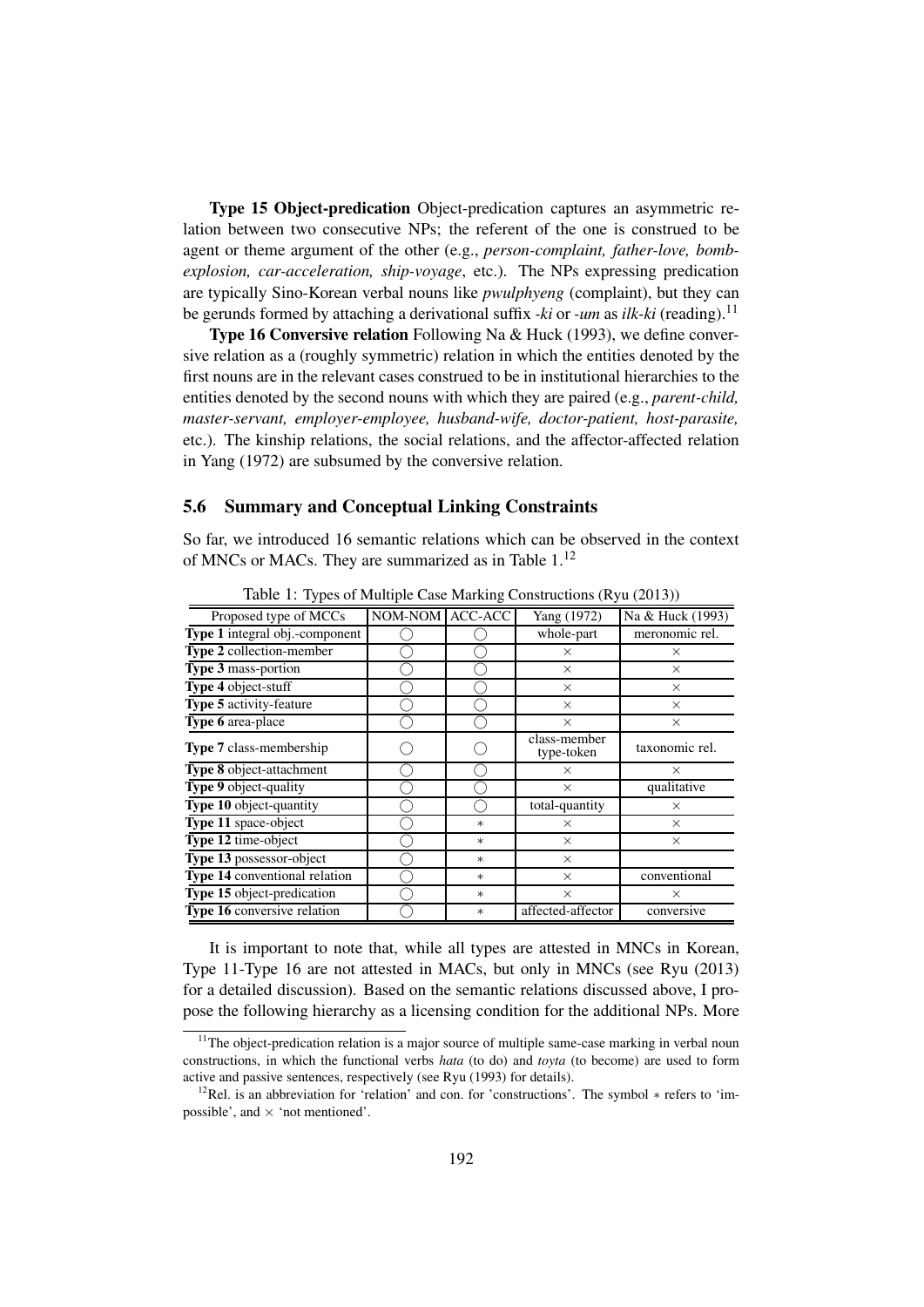specifically, I propose the nominative case is shared between the two consecutive NPs, if one of the *conceptual relation* holds between them, while the accusative case is shared between the two consecutive NPs, if one of the *intrinsic relation* holds between them. In this sense, multiple accusative marking is more restrictive than multiple nominative marking, as previously speculated without any detailed discussion.

(13) Conceptual Linking Hierarchy



The conceptual linking hierarchy sketched in (13) has many advantages over the previous analyses. First, it amounts to the claim that there are at least 16 different types of multiple nominative constructions, exempting such attempts to report further types of multiple nominative constructions as Kim et al. (2007) did. Second, it gives an answer to the long standing question how the additional nominative NPs are licensed. Third, it provides us with an answer to the question of in what respects the multiple nominative and accusative constructions are similar and different from each other. In my view, multiple nominative case marking is basically only possible if the conceptual relation between the two consecutive NPs is a type subsumed by the types *intrinsic relation* and *extrinsic relation*, whereas the conceptual relation between the two consecutive accusative NPs is a type subsumed by the type *intrinsic relation*. Fourth, it provides a starting point in answering the question of how one might process the semantic and pragmatic contributions of interpretation to the sentence as a whole.

# 6 Adjunct in MCCs

In this section, I show that only the right-most NP is the subject or object, and the other additional same-case marked NPs are adjuncts.

#### 6.1 Head of the Sequence as Argument

It has been pointed out in the literature that the well-known subjecthood tests reveal that the right-most NP is the subject. If we will concentrate on the DNCs, for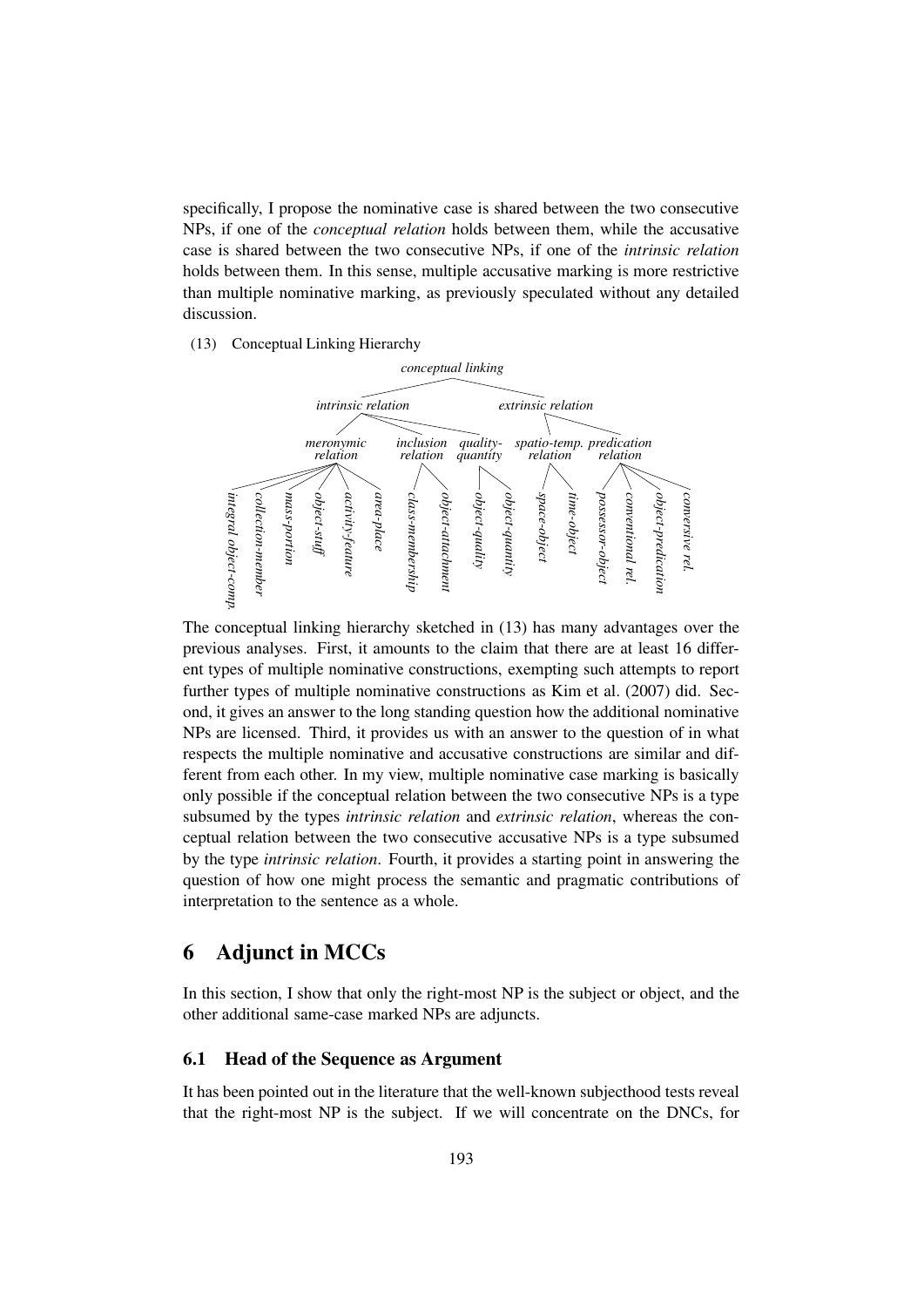example, the honorific suffix -*si*, which is known to be controlled by the subject, is triggered by the right-most NP. Reflexivization can be controlled by the rightmost NP, and the plural copying phenomena also shows that the right-most NP is the subject. Interestingly enough, however, Park (2001, 164) pointed out that all the three arguments can also be used to show that the left-most NP is the subject. Based on this observation, he concluded that both the left-most and the right-most NP may be the subject.

But the selectional restrictions of the predicate show that only the right-most NP in each sequence of the same-case marked NPs is the argument of the predicate. There are at least three pieces of evidence supporting this view.

First, let us examine the sentence in (1a). What is predicated of by the predicates *ppyoccokhata* (be pointed) is not the left-most NP *ttokki* (rabbit), but the right-most NP *kkuth* (top). This observation shows that the left-most NP is the argument of the predicate.

Another piece of evidence comes from a sentence like (14), where the same set of NPs combines with two different predicates. The sentence (14b) is ungrammatical, since the NP *elkwul* (face) violates the selectional requirement of the verb *chayphohata* (to arrest). If the predicates would select the left-most NP, *John*, both the sentences in (14) would be grammatical.

- (14) a. Mary-ka John-ul elkwul-ul ttayli-ess-ta. Mary-NOM John-ACC face-ACC hit-PAST-DECL 'Mary hit John's face.'
	- b. \*Mary-ka John-ul elkwul-ul chayphoha-ess-ta. Mary-NOM John-ACC face-ACC arrest-PAST-DECL

One further example shows that only the right-most NP is selected for by the predicate, too. The sentence (15b) is ungrammatical, since the verb *masita* (to drink) requires an NP having the feature [-integrated], whereas the verb *ppalta* (suck) selects an NP[+integrated] (example from Cho & Lee  $(2003)$ ). (15b) is ungrammatical, since the right-most NP, *phi* (blood), does not satisfy the selectional requirement [-integrated] posed by the verb *masita* (to drink).

| (15) | a. Vampire-ka John-ul phi-lul  |                                  |  | ppal-ass-ta                                   |
|------|--------------------------------|----------------------------------|--|-----------------------------------------------|
|      |                                |                                  |  | Vampire-NOM John-ACC blood-ACC suck-PAST-DECL |
|      |                                | 'A vampire sucked John's blood.' |  | (Type 1 Integrated object-component)          |
|      | b. *Vampire-ka John-ul phi-lul |                                  |  | masi-ess-ta                                   |

Vampire-NOM John-ACC blood-ACC drink-PAST-DECL

What all those arguments show after all is that the right-most argument of a sequence of the same-case marked NPs is the argument of the predicate.

#### 6.2 Evidence for the Adjuncthood of the Additional NPs

If we adhere to the traditional view on valence values, the only valence available is the adjunct. As we pointed out above, SUBJ, COMPS and SPR should be excluded. We propose that, in fact, the additional case-marked NPs are adjuncts.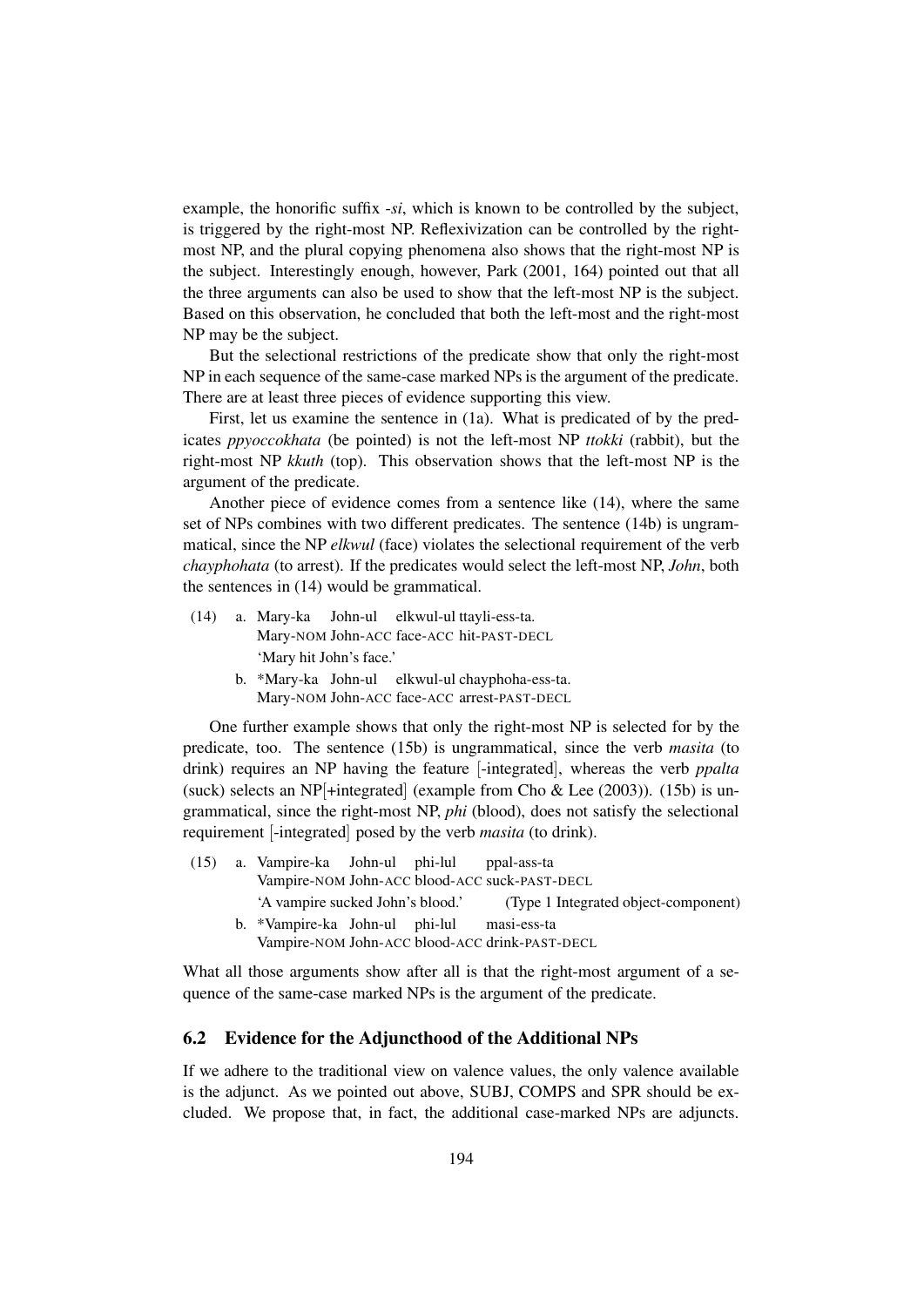There are many pieces of evidence supporting this proposal, though not all of them are sufficient and necessary.

First, there is no theoretical limit of the number of the additional NPs occurring in the multiple case marking constructions. Second, the additional NPs are not subcategorized for by the predicate. Third, unlike in English or German, a (common) noun does not subcategorize for a specifier in Korean. Fourth, even proper nouns can occur in the multiple case marking constructions. The fifth evidence comes from the behavior of manner adverbs like *seykkey* (hard), which can occur between the same-case marked NPs.

- (16) a. Mary-ka Mary-NOM John-ACC leg-ACC hard kick-PAST-DECL John-ul tali-lul seykey cha-ass-ta. 'Mary kicked John's leg hard.'
	- b. Mary-ka Mary-NOM John-ACC hard leg-ACC kick-PAST-DECL John-ul seykey tali-lul cha-ass-ta.
	- c. Mary-ka Mary-NOM hard John-ACC leg-ACC kick-PAST-DECL seykey John-ul tali-lul cha-ass-ta.

Manner adverbs like *seykey* (hard) can occur between the consecutive NPs. The example (16) shows that the consecutive NPs do not form a constituent. The arguments above enable us to suggest that the additional non-argument NPs are adjuncts.

## 6.3 Adjuncts in HPSG

In HPSG, adjuncts combine syntactically with the phrases that they modify semantically in terms of modifier-head structures. Adjuncts are endowed with a specification for the feature MOD, whose value must be identified with (the SYNSEM of) the head daughter in a Head-Adjunct Structure. This type of analysis is adequate for a wide range of cases to which it is commonly applied.

However, Bouma et al. (2001) reported that in many languages types of adverbials defy any simple analysis in terms of the syntactic the combination of modifiers and heads. We believe that the adjuncts in MNCs in Korean also defy the standard treatment. Although we are not concerned with the passive MNCs, they seem to suggest that they should be dealt with in a way different from 'pure' adverbials. Passive converts a double accusative sentence into a double nominative sentence. The sentence  $(17a)$  has one of the passive counterparts of  $(17b)$ , where the two consecutive NPs are marked with the same case.

| (17) | a. Hans-ka John-ul tali-lul cha-ess-ta   |                    |
|------|------------------------------------------|--------------------|
|      | Hans-NOM John-ACC leg-ACC kick-PAST-DECL |                    |
|      | 'Hans kicked John's leg.'                | (active: ACC-ACC)  |
|      | b. John-i tali-ka cha-i-ess-ta           |                    |
|      | John-NOM leg-NOM kick-PASS-PAST-DECL     |                    |
|      | 'John's leg was kicked.'                 | (passive: NOM-NOM) |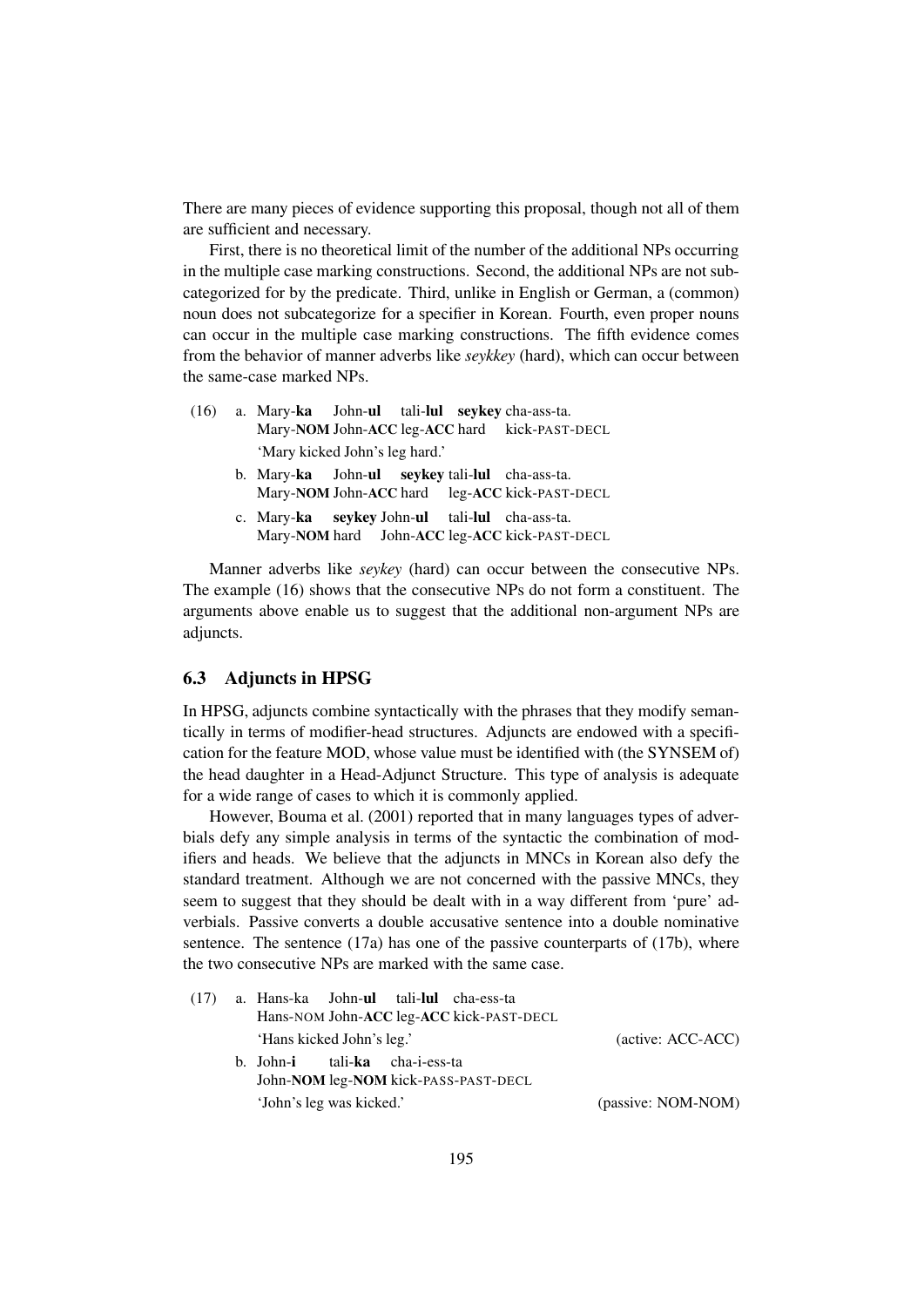| c. John-i                | tali- <b>lul</b> cha-i-ess-ta        |
|--------------------------|--------------------------------------|
|                          | John-NOM leg-ACC kick-PASS-PAST-DECL |
| 'John's leg was kicked.' |                                      |

Interestingly enough, the sentence (17a) has another passive counterpart (17c), where only the left-most NP is marked with nominative, the case of the other NPs remains unchanged, i.e, in accusative. Although this peculiar behavior of the passive MCCs is observed only in highly restricted subtypes of MCCs, e.g. Type 1 integrated object-component, it suggests that the adjuncts should be specified in the lexical entry of the predicate. Following the basic idea of Bouma et al. (2001, 39), we assume Argument Structure Extension (18) and Argument Realization (19).



(19) Argument Realization (cf. (11), Bouma et al. (2001, 11))  
\n*word* 
$$
\Rightarrow
$$
 
$$
\begin{bmatrix} \text{SUBJ} & \boxed{\Box \oplus \boxed{A}} \\ \text{COMPS} & \boxed{\Box \oplus \boxed{B}} \ominus \text{list(gap-ss)} \\ \text{DEPS} & \boxed{\Box \oplus \boxed{B}} \oplus \boxed{\Box \oplus \Box \oplus \boxed{A}} \end{bmatrix}
$$

 $\overline{D}$   $\overline{D}$   $\overline{D}$   $\overline{D}$   $\overline{D}$   $\overline{D}$   $\overline{D}$   $\overline{D}$   $\overline{D}$   $\overline{D}$   $\overline{D}$   $\overline{D}$   $\overline{D}$   $\overline{D}$   $\overline{D}$   $\overline{D}$   $\overline{D}$   $\overline{D}$   $\overline{D}$   $\overline{D}$   $\overline{D}$   $\overline{D}$   $\overline{D}$   $\overline{D}$   $\overline{$ 

To preserve the distinction between adjuncts and truly selected arguments, we will assume first the level of ARG-ST, which contains all and only the selected arguments of a lexical head. In addition, we introduce dependency structure as an extended argument structure. The feature DEPS specifies the list of dependents of a lexical head. In the case of verbs, these are the selected arguments plus an underspecified list of nominal modifiers. We leave open whether adverbial *synsem*s in general are specified in the list of DEPS in Korean. The relationship between ARG-ST and DEPS is defined by means of Argument Realization (19).

 $\overline{\phantom{a}}$ 

(18) allows a verb's DEPS list to contain any number of nominal modifiers in addition to the verb's arguments. Moreover, the MOD|HEAD value of the nominal modifier is identified with the HEAD value of the verb on whose DEPS list the nominal modifier appears.

# 7 Multiple Nominative and Accusative Case Marking

Focus analyses such as in (9b) have been challenged by many researchers (cf. Yoon (2007) and Choi (2012) among others). The main argument against the focus of the additional NPs centers around the observation that not all the additional NPs function as focal points. Partly agreeing with Yoon (2007), I assume that only a subset of the additional NPs can be interpreted as foci - a new information of an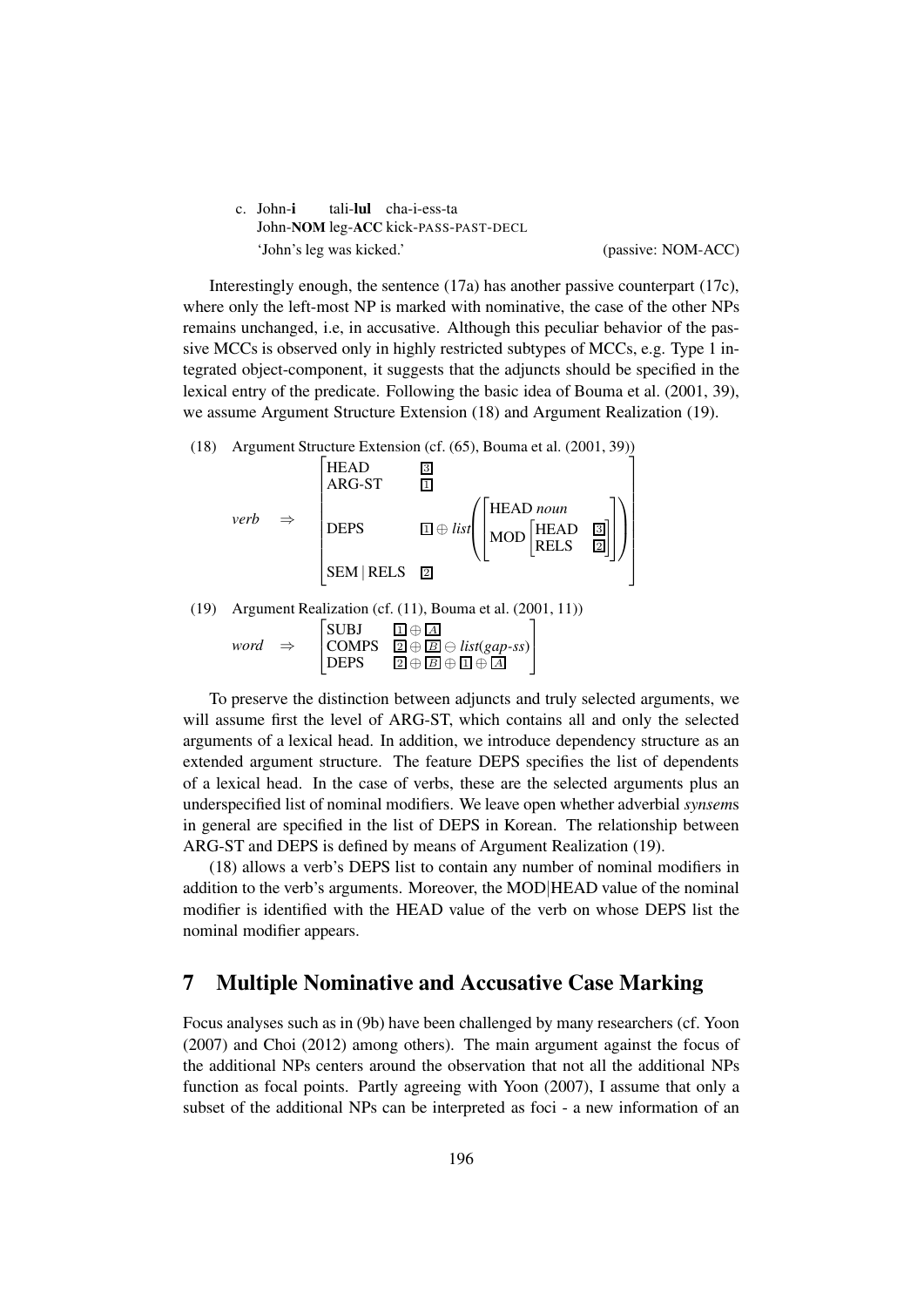utterance – within the topic-focus framework of the functional sentence perspective dating back to Prague school. It can be assumed that a non-truth-conditional notion, like focus, does not function as a grammatical case assigner (see (9b), Kim (2004b) and Kim et al. (2007)).

There are two other approaches to case marking in Korean: default nominative assignment hypothesis (Kang (1986) and Kim (2008), among others) and direct case marking hypothesis (Maling & Kim  $(1992, 39)$ ). The former claims that, while an NP argument which is a sister of  $[-stative]$  V<sup>0</sup> is assigned accusative case (Kang (1986)), a nominative case in Korean is not assigned by any element. According to this claim, the nominative case marking takes place by default when an NP lacks a case Kim (2008, 115). The latter approach says that the part-NP is assigned case directly by V, and the whole-NP is assigned case either by V or by INFL, depending on its surface position (Maling & Kim (1992: 39)).

These two approaches, which have been proposed in the context of transformational grammars, seem to describe the case marking pattern of some double nominative constructions. But they have difficulties in dealing with the multiple nominative constructions (20), where more than two NPs are marked with nominative, and the multiple accusative constructions (21).

- (20)  $\left[_{\text{NP}_2} \text{thokki-ka} \right]$ rabbit-NOM  $\begin{bmatrix} N_{\text{P}_1} & \text{kuy-ka} \end{bmatrix}$ ear-NOM [NP<sup>1</sup> ttuth-i] top-NOM ppocokha-ta. be.pointed-DECL 'The top of ears of rabbits is pointed.'
- (21) Mary-ka Mary-NOM John-ACC leg-ACC kick-PAST-DECL John-ul tali-lul cha-ass-ta. 'Mary kicked the leg of John.'

We propose that grammatical cases are assigned by grammatical rules. We assume the following two grammatical rules for nominative case marking and accusative case marking, respectively.

(22) Head-Subject Rule

$$
\begin{bmatrix} hd\text{-}subj\text{-}phrase \end{bmatrix} \rightarrow \text{I} \left[ \text{CASE} \begin{bmatrix} GCASE\text{ }nom \end{bmatrix} \right] \quad \text{H} \begin{bmatrix} SUBJ < \boxed{11}, \dots > \\ COMPS < \gt; \end{bmatrix}
$$

(23) Head-Complement Rule

$$
\begin{bmatrix} hd\text{-}comp\text{-}ph \end{bmatrix} \rightarrow \Box \begin{bmatrix} CASE \begin{bmatrix} GCASE \ acc \end{bmatrix} & \mathbf{H} \begin{bmatrix} HEAD \mid AGT + \\ COMPS < \Box, \dots \end{bmatrix}
$$

To account for multiple case marking, we propose the following two constraints: SUBJ-DEPS composition constraint (for NOM-NOM sequences) and COMPS-DEPS composition constraint (for ACC-ACC sequences).

(24) SUBJ-DEPS composition constraint (for NOM-NOM sequences)

$$
verb \Rightarrow \begin{bmatrix} \text{VAL} | \text{SUBJ} < [\text{DEPS} < \square >]_j > \oplus < \square & i > \\ \text{SEM} | \text{RELS} & \dots & \begin{bmatrix} \text{RELN} & conceptual linking} \\ \text{ARG1} & i \\ \text{ARG2} & j \end{bmatrix}, \dots \end{bmatrix}
$$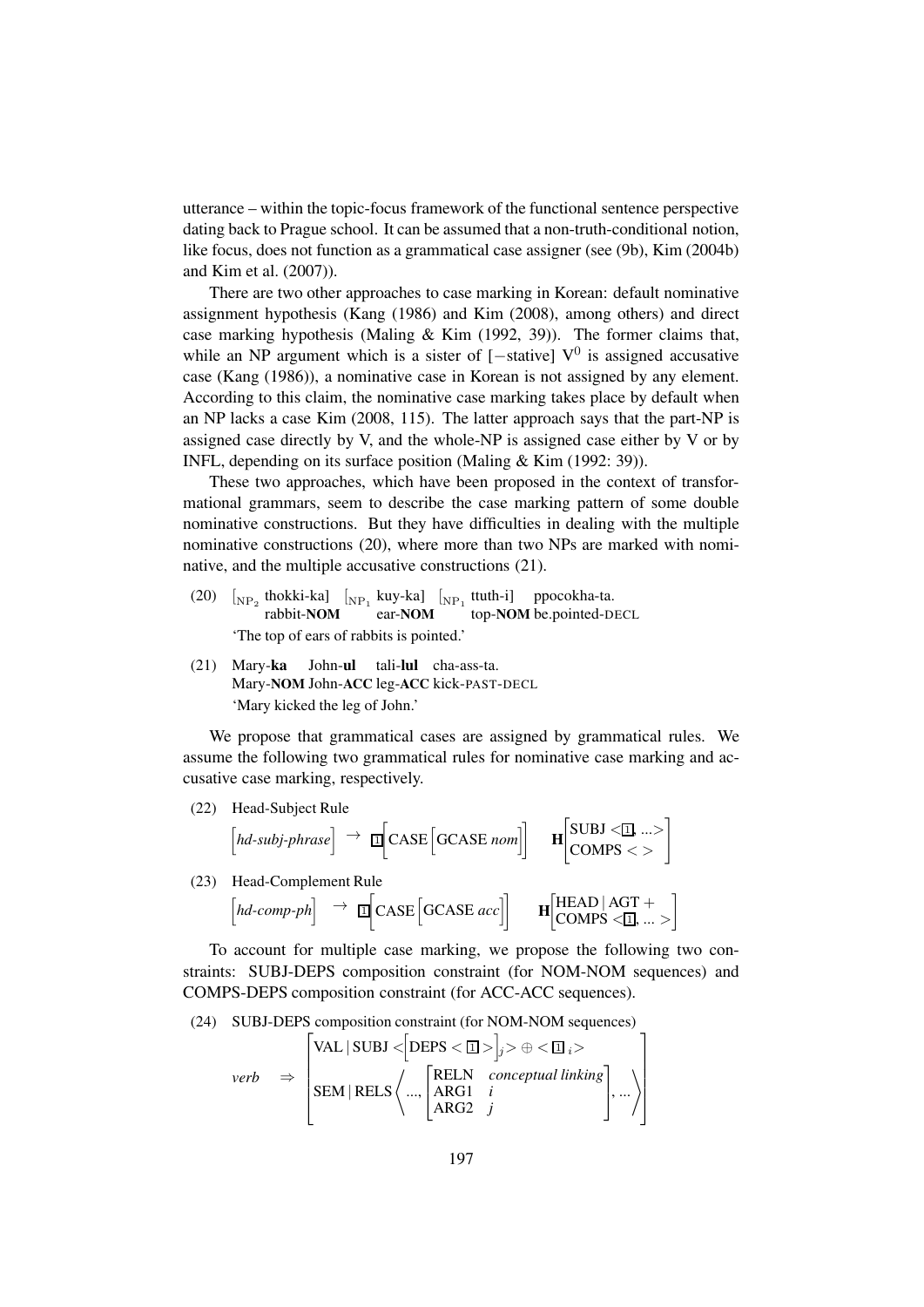(25) COMPS-DEPS composition constraint (for ACC-ACC sequences)

\n
$$
\text{verb} \quad \Rightarrow \quad\n \begin{bmatrix}\n \text{VAL} \mid \text{COMPS} < \left[ \text{DEPS} < \boxed{2} > \right]_j, \ldots > \oplus < \boxed{2} \, i > \\
\text{SEM} \mid \text{RELS} \left\langle \ldots, \left[ \begin{array}{cc} \text{RELN} & intrinsic \, relation \\ \text{ARG1} & i \\ \text{ARG2} & j \end{array} \right], \ldots \right\rangle\n \end{bmatrix}
$$
\n

The SUBJ-DEPS composition constraint (24) declares that any DEPS value of the subject argument, if any, which satisfies the *conceptual linking* constraints, is appended to the list of the SUBJ feature. This constraint ensures that the subject argument and all its dependents are specified in the list value of the SUBJ feature. They are all assigned nominative case, since according to Head-Subject Rule (22) all elements in the list value of the SUBJ feature are realized in nominative case.

The COMPS-DEPS composition constraint (25) declares that any DEPS value of the direct object argument, if any, which satisfies the *intrinsic relation* constraints, is appended to the list of the COMPS feature. This constraint ensures that the direct object argument and all its dependents are specified in the list value of the COMPS feature. They are all assigned accusative case, since according to Head-Complement Rule (23) all elements in the list value of the COMPS feature are realized in accusative case.

One further constraint we need is DEPS composition (26), which ensures that, when a nominal head has a value of the DEPS feature, it inherits the value of the DEPS feature. The basic idea of this constraint comes from the argument composition mechanism.

(26) DEPS composition  
\n
$$
noun \rightarrow \left[DEPS < \left[DEPS \ \boxed{\Box} \right] > \oplus \boxed{\Box} \right]
$$

Now, with the constraints in (24) and (25), all the adjuncts share the same case marker with the head of the sequence, i.e. the right-most NP of the sequence. They are marked with nominative case, if they satisfy one of the 16 types subsumed by *conceptual linking* and the right-most NP of the sequence is marked with nominative case. They are marked with accusative case, if they satisfy one of the 10 types subsumed by *intrinsic relation* and the right-most NP of the sequence is marked with accusative case. The sequence of NPs standing in one of the 6 *extrinsic relation*s may occur exclusively in multiple nominative constructions.

# 8 Illustrations and Predictions

To illustrate how the proposal made here works, let us examine a simplified tree of the sentence (1). In this example, two NPs are marked with nominative case, and three NPs with accusative case. The class-membership relation, which is a requirement for nominative case marking, holds between  $\boxed{4}$  NP and  $\boxed{4}$  NP. The nominative case marker is shared between the two NPs, since  $\sqrt{4}$  NP is marked with a nominative case. The integral object-component relation, which is a requirement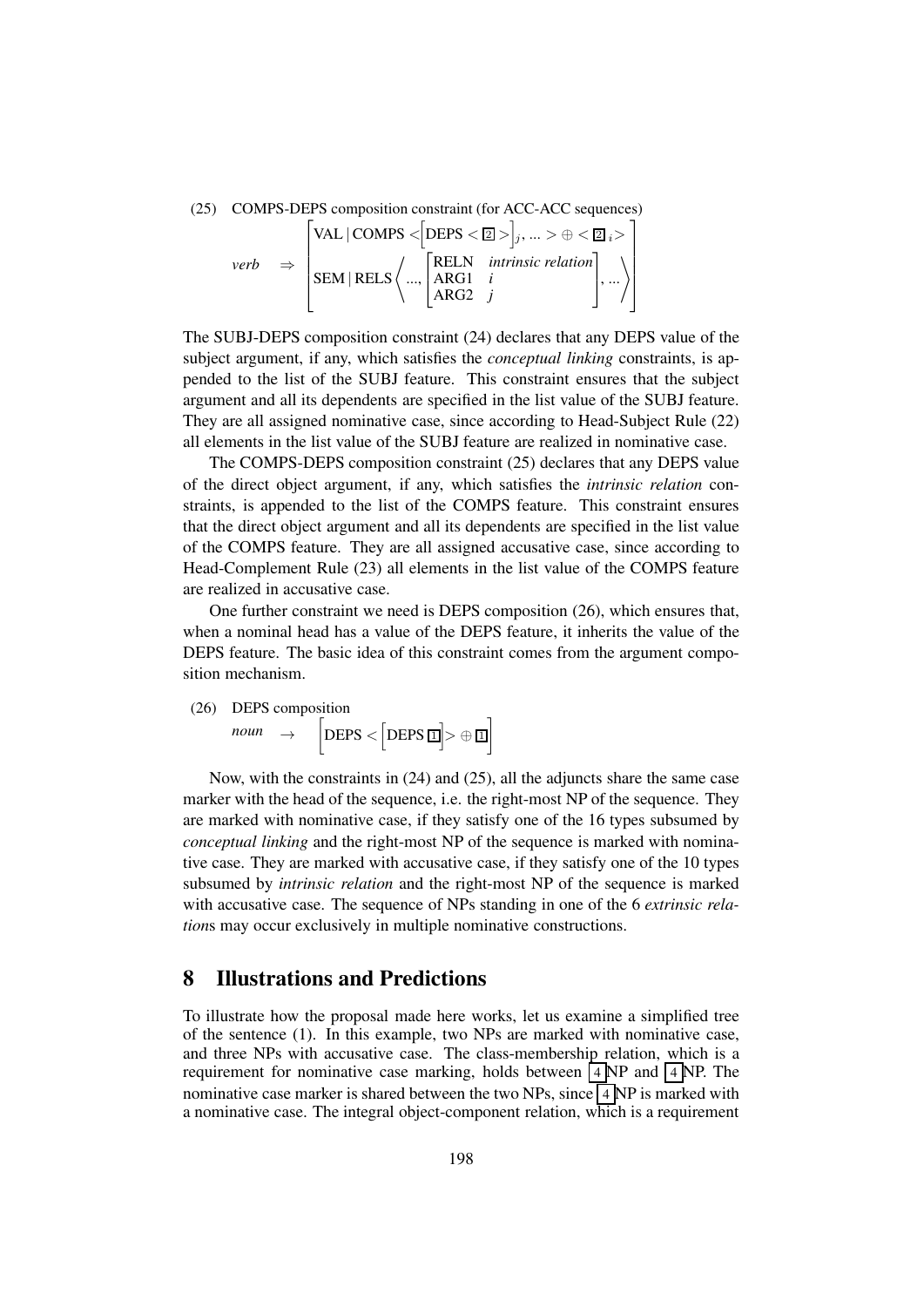for accusative case marking, holds between  $\boxed{1}$  NP,  $\boxed{2}$  NP and  $\boxed{3}$  NP. The accusative case marker is shared between these three NPs, since  $\sqrt{1}$  NP is marked with an accusative case.

(27) A simplified tree of the sentence (2)



The semantic representation of the whole sentence is regulated by Semantic Inheritance Principle (Sag et al. (2003)), which states that in any well-formed phrase structure, the mother's RELS value is the sum of the RELS values of the daughters.

(28) The relevant semantic representation of S (*iop* = *integral object-comp.*, *cm* = *classmembership*)

|  |  | $\left[\text{SEM}   \text{RELS}\left\langle\begin{bmatrix}\text{RELN} \text{ grad}\\ \text{ARG1 } i \\ \text{ARG2 } j\end{bmatrix}\right],\begin{bmatrix}\text{RELN } cm\\ \text{ARG1 } i \\ \text{ARG2 } ii\end{bmatrix},\begin{bmatrix}\text{RELN } iop\\ \text{ARG1 } j \\ \text{ARG2 } ji\end{bmatrix},\begin{bmatrix}\text{RELN } iop\\ \text{ARG1 } j \\ \text{ARG2 } jj\end{bmatrix},\begin{bmatrix}\text{RELN } iop\\ \text{ARG2 } jji\end{bmatrix}\right]\right)$ |
|--|--|----------------------------------------------------------------------------------------------------------------------------------------------------------------------------------------------------------------------------------------------------------------------------------------------------------------------------------------------------------------------------------------------------------------------------------------------------------------------------|
|  |  |                                                                                                                                                                                                                                                                                                                                                                                                                                                                            |
|  |  |                                                                                                                                                                                                                                                                                                                                                                                                                                                                            |

Some appealing consequences of this proposal include a new comprehensive classification of the sequences of same-case NPs and a straightforward account of some long standing problems such as how the additional same-case NPs are licensed, and in what respects the multiple nominative marking and the multiple accusative marking are alike and different from each other. The ungrammaticality of the sentence (29b) can be accounted for in our analysis, since the relation *spaceobject* is not a subtype of *intrinsic relation*, which is a requirement for accusative case marking in our proposal.

(29) a. ku haypyen-i miin-tul-i that beach-NOM sexy girl-PL-NOM be.crowed-DECL katukha-ta.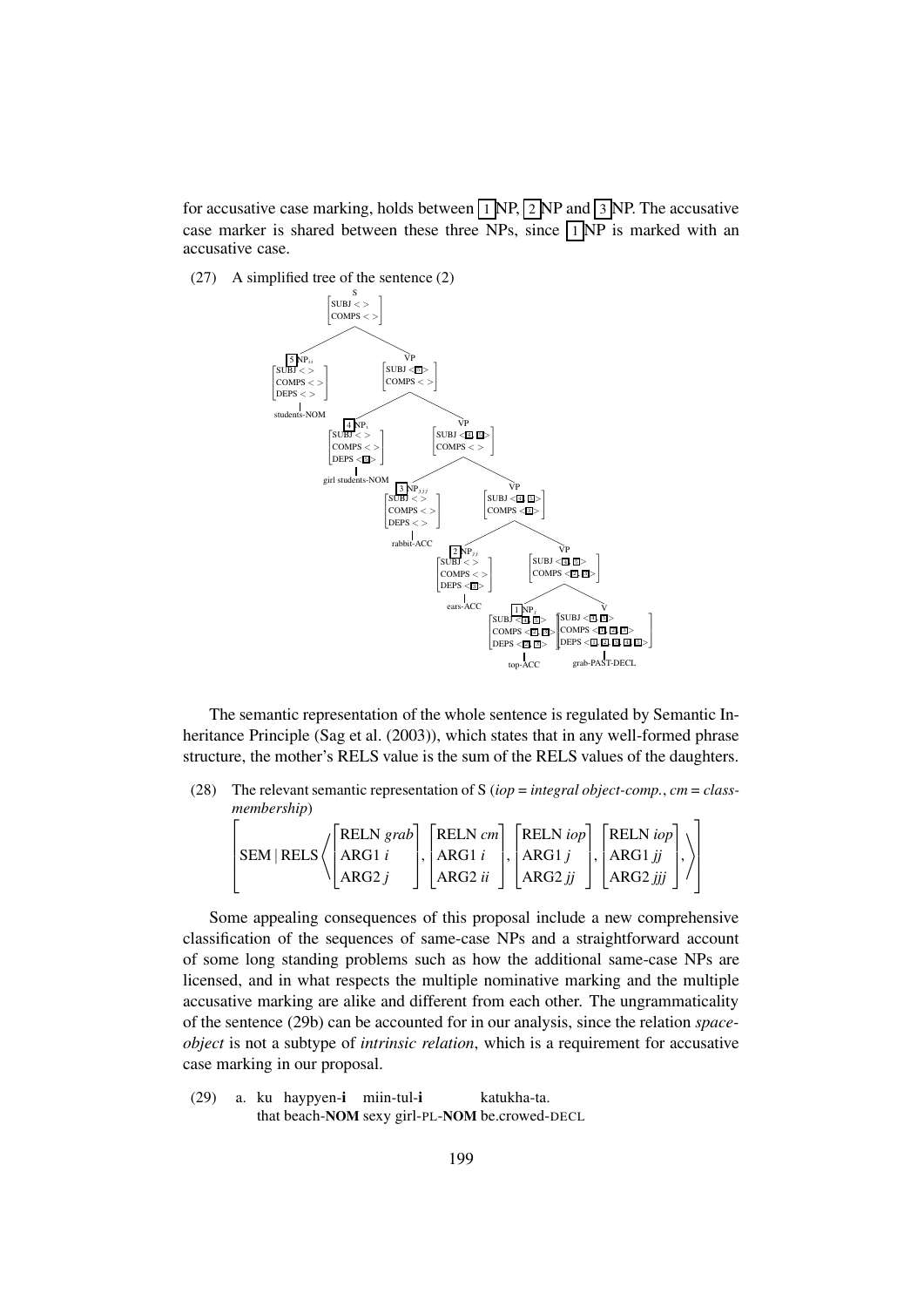'The beach is crowded with sexy girls.' (Type 11 Space-object) b. \*na-nun ku haypyen-**ul** miin-tul-**ul** cohaha-n-ta.

I-TOP that beach-ACC sexy girl-PL-ACC like-PRES-DECL

Note that passive converts the multiple accusative sentences into multiple nominative sentences. This case conversion can be also explained in our account, if we assume that  $NP<sub>2</sub>$  is in the COMPS list in (30) and in the SUBJ list in (31), respectively.

- (30) John-i John-NOM  $\begin{bmatrix} N_{\text{P}_1} \end{bmatrix}$  thokki-lul/\*ka] rabbit-ACC/\*NOM  $\begin{bmatrix} N_{\text{P}_2} \\ \end{bmatrix}$  kuy-lul/\*ka] ear-ACC/\*NOM cap-ess-ta. (active) grab-PAST-DECL 'John grabbed the ears of rabbits.'
- (31)  $\left[_{NP_1}$  thokki-ka/\*lul] rabbit-NOM/\*ACC  $\begin{bmatrix} N_{P_2} \\ N_{P_2} \end{bmatrix}$  kuy-ka/\*lul] John-eykey cap-hi-ess-ta. (passive) ear-NOM/\*ACC John-BY grab-PASS-PAST-DECL 'The ears of rabbits were grabbed by John.'

## 9 Conclusion

This paper presents a unified approach to multiple nominative and accusative constructions in Korean. We identify 16 semantic relations holding between two consecutive NPs in multiple case marking constructions, and propose each semantic relation as a licensing condition on double case marking. We argue that the multiple case marking constructions are merely the sequences of double case marking, which are formed by dextrosinistrally sequencing the pairs of the same-case marked NPs of same or different type. We show that, while the nominative case marker is shared between two consecutive NPs standing in one of the 16 semantic relations, multiplication of the accusative case marker is possible between two consecutive NPs standing in only one of the 10 semantic relations.

Some minor findings made in this paper are as follows: (i) only the rightmost NP is subject or object, and all the other additional NPs are adjuncts, (ii) the additional NPs are case-marked via case sharing between the two consecutive NPs, (iii) the additional NPs may optionally be a focus, but it may not assign a case, and (iv) the licensing condition for the additional NPs is *conceptual linking*, and (v) multiple case marking is not confined to the stative verbs.

Some appealing consequences of this proposal's findings include a new comprehensive classification of the sequences of same-case NPs and a straightforward account of some long standing problems such as how the additional same-case NPs are licensed, and in what respects the multiple nominative marking and the multiple accusative marking are alike and different from each other. Importantly, we showed that this new insight enables us to solve many previously unresolved questions without invoking any further *ad hoc* assumptions.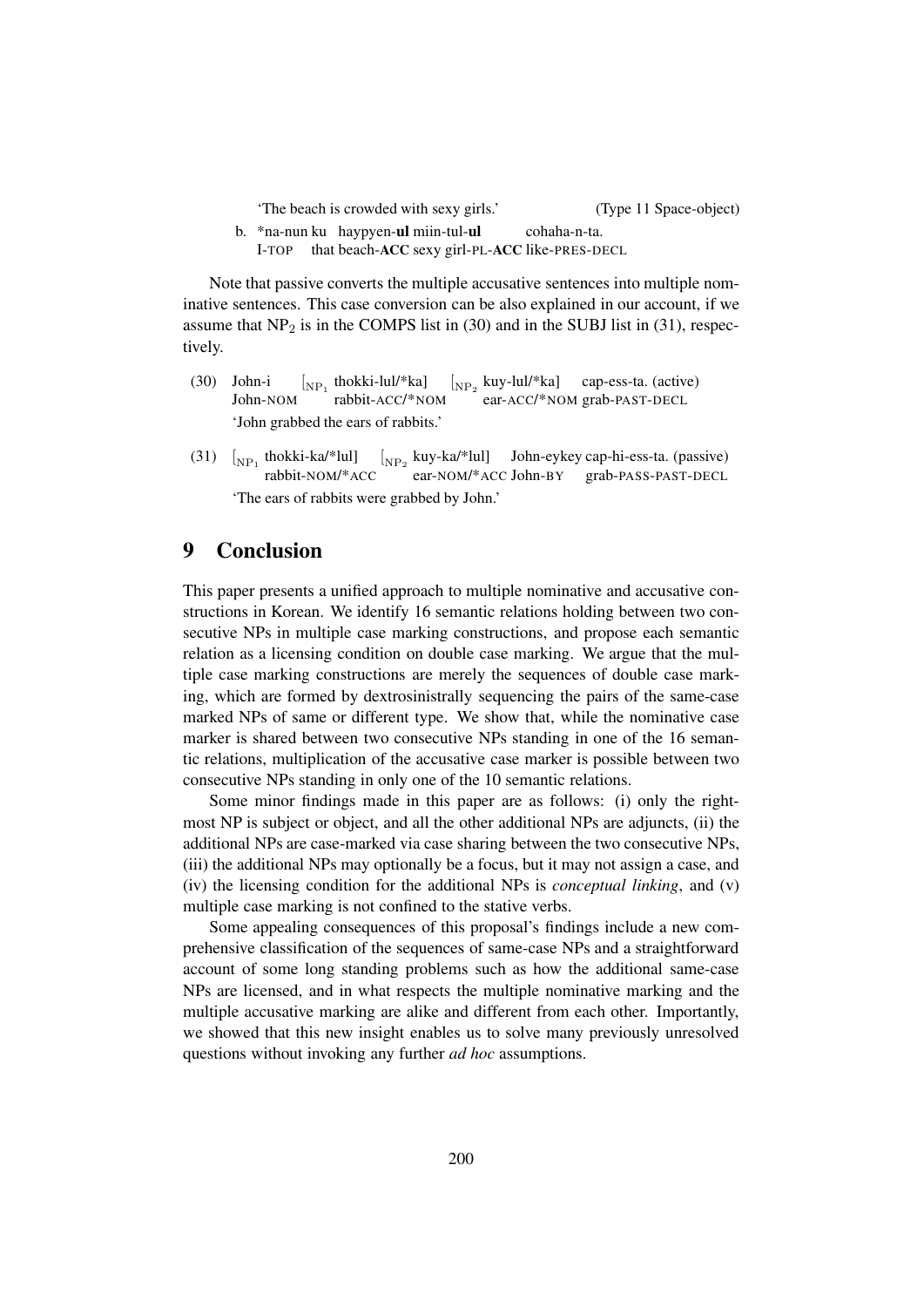## References

- Bouma, Gosse, Rob Malouf & Ivan Sag. 2001. Satisfying Constraints on Extraction and Adjunction. *Natural Language and Linguistic Theory* 19. 1–65.
- Cha, Jong-Yul. 2008. A Typology of Double Nominative Constructions in Korean. In *Proceedings of 18th International Congress of Linguists (SIL XIII)*, Seoul.
- Chae, Hee-Rahk & Ilkyu Kim. 2008. A Clausal Predicate Analysis of Korean Multiple Nominative Constructions. *Korean Journal of Linguistics* 33. 869–900.
- Choi, Incheol. 2012. Sentential Specifiers in the Korean Clause Structure. In Stefan Müller (ed.), *Proceedings of the 19th International Conference on Head-Driven Phrase Structure Grammar*, 75–85. Stanford: CSLI Publications.
- Choi, Kiyong. 2008. Two Types of Double Nominative Constructions in Korean: A Case of GEN/NOM Alternation (written in Korean). *Korean Journal of Linguistics* 33. 901–928.
- Cruse, D.A. 1986. *Lexical Semantics*. Cambridge: Cambridge University Press.
- Hong, Yong-Tcheol. 2001. Structure des Constructions à Sujet Multiple (written in Korean). *Enseignement de Langue et Littérature Françaises* 11. 159–183.
- Iris, Madelyn, Bonnie Litowitz & Martha Evens. 1988. Problems of the Part-Whole Relation. In M. Evens (ed.), *Relational Models of the Lexicon*, 261–288. Cambridge: Cambridge University Press.
- Kang, Young-Se. 1986. *Korean Syntax and Universal Grammar*. Cambridge, MA: Harvard University dissertation.
- Kim, Jong-Bok. 2001. A Constraint-based and Head-driven Analysis of Multiple Nominative Constructions. In Dan Flickinger & Andreas Kathol (eds.), *Proceedings of the 7th International Conference on Head-Driven Phrase Structure Grammar*, 166–181. Stanford: CSLI Publications.
- Kim, Jong-Bok. 2004a. A Constraint-Based Approach to Some Multiple Nominative Constructions in Korean. In Akira Ikeya & Masahito Kawamori (eds.), *Proceedings of the 14th Pacific Asia Conference on Language, Information, and Computation*, 165–176. Toyko: Logico-Linguistic Society of Japan, The Institute of Langauge Teaching, and Waseda University Media Network.
- Kim, Jong-Bok. 2004b. *Hankwuke Kwukwuco Mwunpep (written in Korean,* korean phrase structure grammar*)*. Seoul: Hankuk Munhwasa.
- Kim, Jong-Bok, Peter Sells & Jaehyung Yang. 2007. Parsing Two Types of Multiple Nominative Construction: A Constructional Approach. *Language and Information* 11. 25–37.